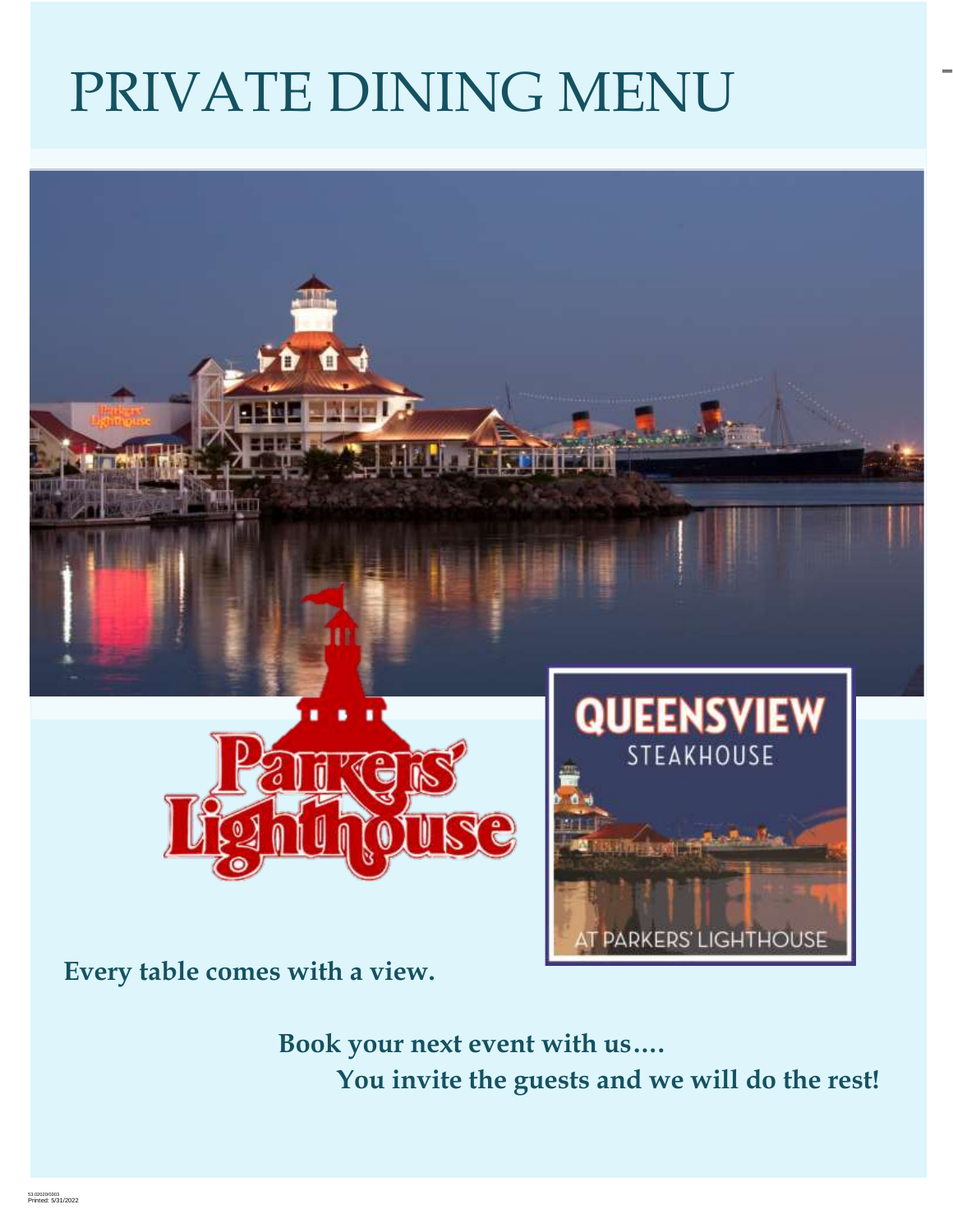

#### 435 Shoreline Village Drive . Shoreline Village . Long Beach, CA 90802 562-432-6500 • Fax: 562-436-3551 • [www.parkerslighthouse.com](http://www.parkerslighthouse.com/)

Thank you for considering Parkers' Lighthouse | Queensview Steakhouse to host an event for you and your guests.

Whether you choose to dine al-fresco on our outdoor patio or treat yourself to the panoramic views from our 3rd Floor Queensview Room, it would be our pleasure to introduce you to our stunning waterfront location.

Parkers' Lighthouse | Queensview Steakhouse is perfectly positioned in the charming Shoreline Village area of downtown Long Beach and is the premier seaside restaurant. Our event spaces overlook spectacular views of the picturesque Queen Mary ocean liner, Long Beach Harbor, and downtown skyline. We are only minutes from all major downtown hotels and the Long Beach Convention & Entertainment Center.

In addition to our extraordinary views and unique atmosphere, we are proud to present a wide selection of signature, contemporary dishes and a high standard of hospitality. Enclosed you will find our private dining menus, offering a wide range of contemporary American menus along with dishes that reflect the lifestyle of our Southern California locale and rounded out with the freshest sushi & sashimi in Long Beach. The Private Dining Department is

dedicated to creating an unforgettable experience for you and your guests.

Annalisa Padayhag and Chef William DeMars' culinary team are eager to help you plan your custom event.

Please contact us for an appointment and allow us to showcase the best of Long Beach for your event.

Private Dining Sales Manager

Annalisa Padayhag apadayhag@parkerslighthouse.com (562) 676-9707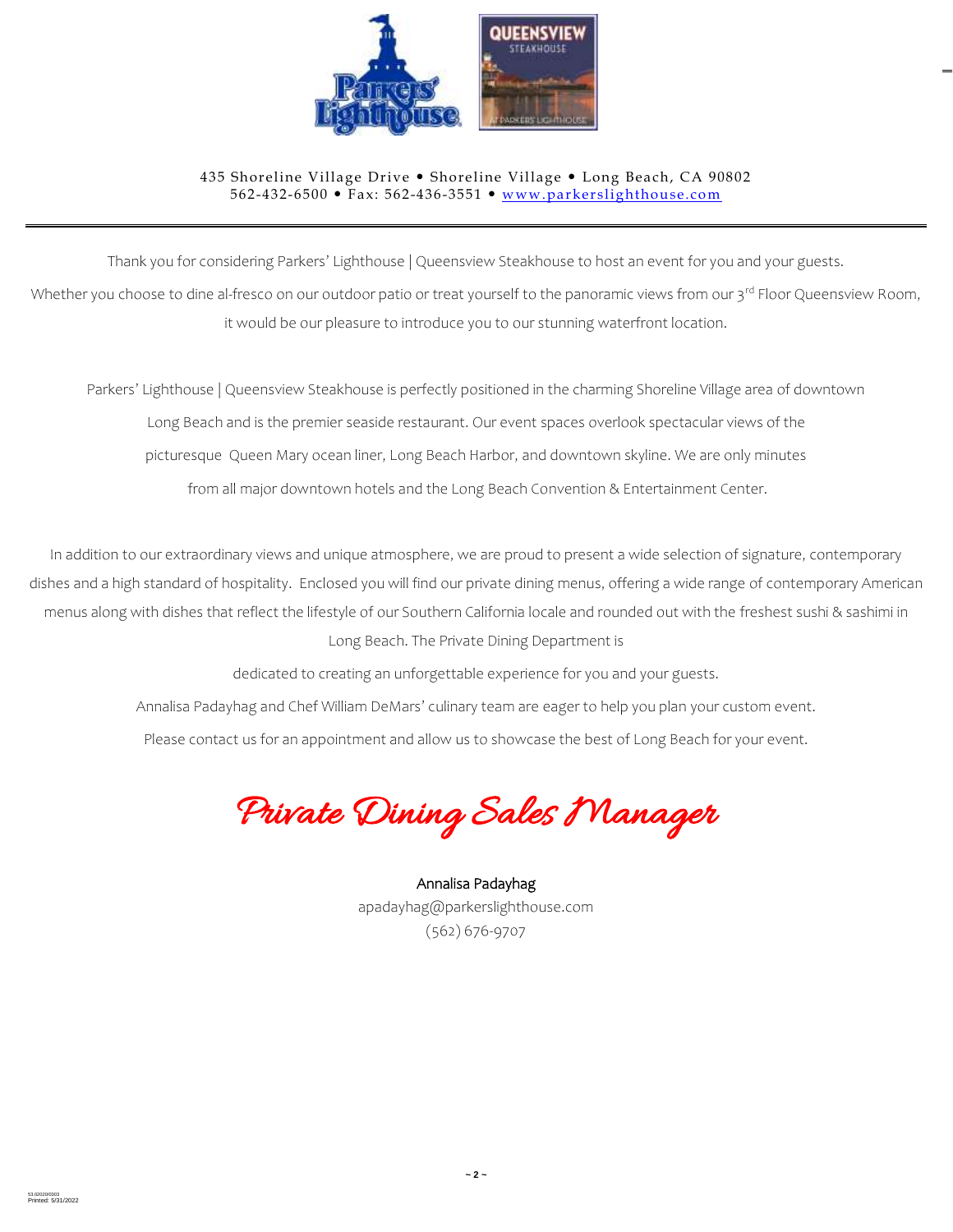## Our Standard Procedures

PRIVATE ROOMS: Private function rooms are assigned according to the guaranteed minimum number of people anticipated. We reserve the right to change groups to a room suitable for the attendance, if attendance increases or decreases. Specific rooms and/or areas will be guaranteed according to the guest count. A room charge and a food and beverage minimum are required for private functions. This excludes room rental, tax, gratuities, or cash bar sales. This minimum strictly applies to food and beverage and does not include gratuities, service charges, tax, or any other miscellaneous charges incurred. Should your final food and beverage invoice fall below the contracted minimum the difference will be added to your bill as room rental. A room charge is included for all private events up to 3-hours. You are allowed a complimentary 30 minute set up prior to your event. Additional charges will apply should your event extend beyond the allotted 3 hours.

DEPOSIT AND PAYMENT: The greater of 10% of the Food and Beverage Minimum or \$500.00, by either cash, company check, or credit card is required to confirm the reservation and to pursue proper planning of your event. A preliminary agreement must be submitted along with the deposit to hold the space. All deposits are non-refundable and will be applied towards liquidated damages due to the Restaurant pursuant to the Notice of Cancellation section.

A payment by cash, company check, or credit card of 80% of the estimated total for the event is due fourteen (14) days prior to your event. Final payment by cash, credit card, or pre-approved company check is due at the end of the event. Personal Checks will not be accepted for final payment. A credit card authorization form must be kept on file for any outstanding charges. The deposit is deducted from the final bill on the day of the function.

NOTICE OF CANCELLATION: Should it be necessary for you to cancel this function after this agreement has been signed, the Restaurant must receive this notice in writing and the Restaurant will be entitled to liquidated damages (agreed not to constitute a penalty).

FORCE MAJEURE: Restaurant and Customer shall be excused from a delay in performing, or a failure to perform, its obligation under the Agreement to the extent such delay or failure is caused by the occurrence of any contingency beyond the reasonable control of such party, which contingencies may include acts of God, war, riot, terrorism, government regulation, physical shutdown, curtailment of transportation facilities, labor troubles, disputes or strikes, power failures, fires, severe weather conditions, and other causes, whether enumerated herein or not, which are beyond the control of either party making inadvisable, illegal, or impossible to hold an Event (referred to as "Force Majeure"). Either Restaurant or Customer may cancel the Agreement for any one or more of such reasons upon written notice to the other. Notwithstanding anything to the contrary in the Agreement, in the event of cancellation due to a Force Majeure event, any and all deposits (including Non-refundable deposits, if any) and fees paid by customer will be refunded within thirty (30) days of the Force Majeure event.

In no event shall the Restaurant be liable for the loss of profit or other similar or dissimilar collateral or consequential damages, whether based on breach of contract, warranty or otherwise. In no event shall the Restaurant's liability be in excess of the total amount of the deposits paid by the Customer.

ADDITIONAL FEES: Additional Fees are defined as; (1) a 4% taxable Administrative Fee, which does not represent a gratuity for the wait staff, bartenders, or service staff and, (2) a 10.25% CA State and Local tax, or whatever the tax rate may be at the time of the Event. If a Host Bar option is selected by the Customer, all beverages will be charged on consumption with a detailed receipt added to the final bill. There is a \$150.00 fee for each bartender, cashier, coat room attendant, and chef attendant required. This fee does not apply to normal service staff.

MENU SELECTIONS: Final menu and wine selections, including room arrangements, and all other details must be finalized no later than two (2) weeks prior to the function and are not subject to change. Once the menu is selected, a detailed event order will be sent to you for final approval.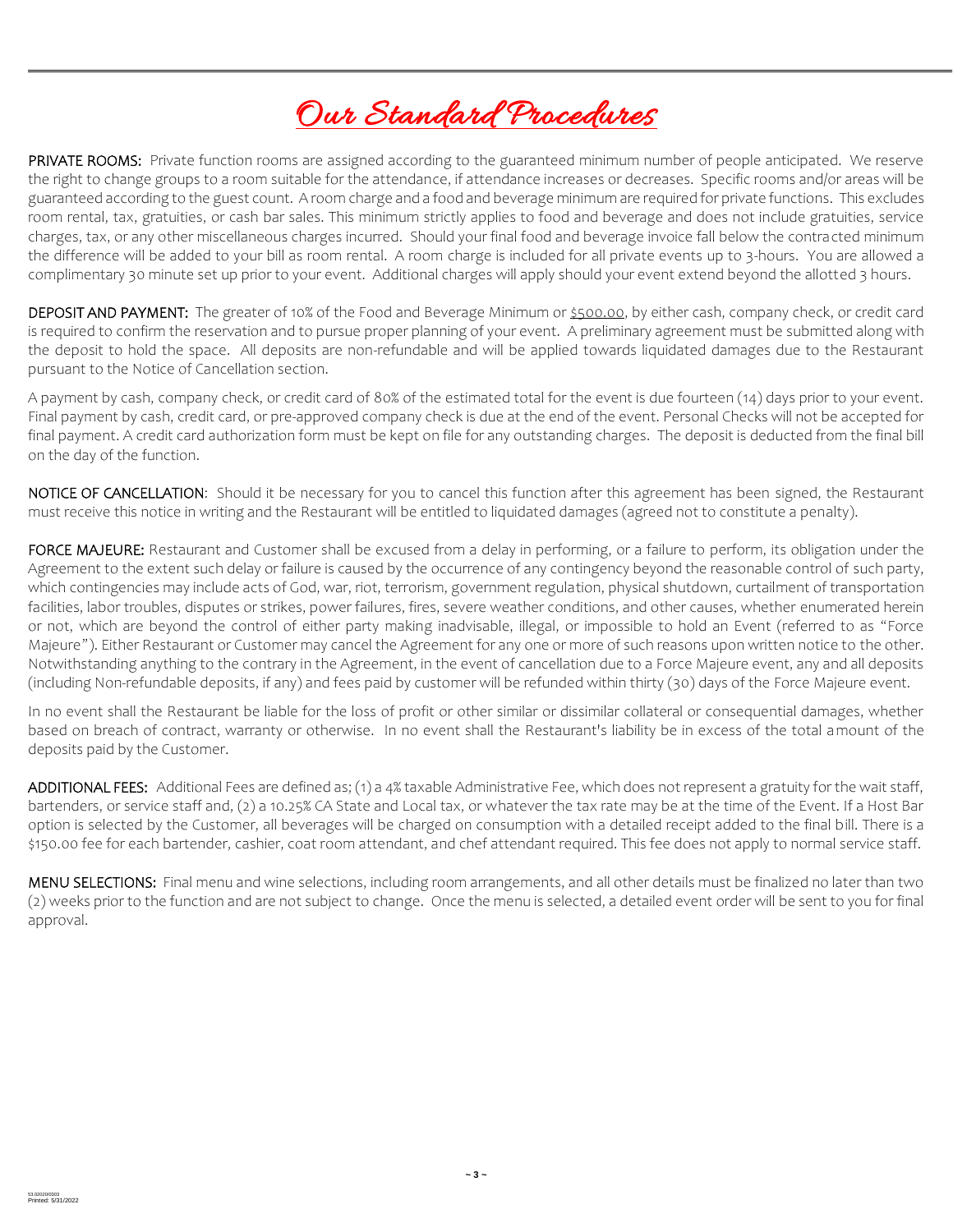## Our Standard Procedures

#### **(PAGE 2)**

FINAL GUEST COUNTS: A Final Guest Count is required to be sent, in writing, no later than three (3) business days prior to the event. This count will be considered a guarantee, not subject to reduction, and charges will be made accordingly. If no final event count is received prior to three (3) business days before the event, the Guest Minimum listed on this Agreement will be considered the final guest count. If on the day of your event, your confirmed guest count exceeds the Final Guest Count submitted or the Guarantee Minimum listed on the Agreement, all per guest items (Hors d' Oeuvres, Carving Stations, Action Stations, Breakfast and Brunch Buffets, Lunch and Dinner Buffets, and any per person Liquor Packages) will be charged accordingly.

All a la carte dining events will be charged a person fee for actual guests less than the guaranteed guest count.

The location of your Event within the Restaurant is based on the Guest Minimum listed on the contract. Should your guest count or event requirements change, we reserve the right to relocate your event accordingly.

MENU PRICE CHANGES: In the event of an increase in present commodity prices, labor costs, taxes, or other costs to the Restaurant, the quotation set forth herein is subject to an increase to meet said increased costs. These shall include, but are not limited to, food, beverage, and other costs of operation over those existing at the time of signing of this agreement. Customer expressly grants the right to the Restaurant to raise the prices herein quoted or to make reasonable substitutions upon the Restaurant giving the Customer prior written notice, provided, however, Customer shall have the right to terminate this Agreement in writing within fifteen (15) days after receipt of written notice from the Restaurant in the event the Customer shall not approve such increased prices.

OUTSIDE FOOD AND BEVERAGE: All outside food and beverages are prohibited without prior approval from the Restaurant.

A corkage fee of \$35.00 per 750 mL bottle will apply to any wine, sparkling wine or champagne brought in by your group. A \$2.00 outside pastry fee will apply to any dessert brought in by your group in-lieu of purchasing desserts from the Restaurant

ENTERTAINMENT: Any entertainment must be approved in advance by the Restaurant. Restaurant, in its sole discretion, reserves the right to prohibit any entertainment.

LINEN: Sandalwood tablecloth and black napkins are complimentary. Other colors are available for an additional charge. Arrangements must be made no later than two (2) weeks prior to the function. Any changes to the linen order are not allowed within one (1) week of the event.

DECORATIONS: All decorations must comply with local health and safety codes, and must be approved by Parkers' Lighthouse for quality, content, placement, and method of fastening. Any of the above not approved by Parkers' Lighthouse may be removed and any damages caused to the facility will be charged to the individual. Confetti, glitter, flower petals are prohibited.

RENTAL EQUIPMENT OPTIONS: The following are available for rent: Screen - \$25.00 · Projector - \$75.00 · Wireless Microphone - \$50.00 Portable Sound System - \$100.00.

PARKING: Self-parking is located in Shoreline Village and is monitored and managed by Shoreline Village and United Valet Parking, Inc. The first 2 hours is \$2.00 with a validation. Every 20-minutes or fraction thereafter, the parking rate is charged at \$2.00. A 6-hour "All Day" parking validation stamp is available for purchase, should you decide to host self-parking for your guests. Arrangements must be made no later than two (2) weeks prior to the function. NOTE: Parking stamps do not guarantee a parking space. Parking Stamps do not apply towards valet parking.

LIABILITY FOR DAMAGE: Customer agrees to be responsible for any damage done to the Restaurant by the Customer, their guests, invites, employees, independent contractors or other agents under Customer's control including without limitation, linen, breakage of glasses or dishes, and damage to walls, carpet, wood or other flooring. Customer further agrees to indemnify and hold harmless Restaurant, its agents and employees, for any costs incurred including attorneys' fees arising as a result of any injury to person or damage to property, or any claim whatsoever resulting from Customer's use of the premises.

SECURITY: The Restaurant will not assume or accept any responsibility for damage or loss of any merchandise or articles left in the Restaurant prior to, during, or following the Customer's Event unless security arrangements are made in advance through the Restaurant with adequate notice. We recommend that all valuables are removed immediately after your Event.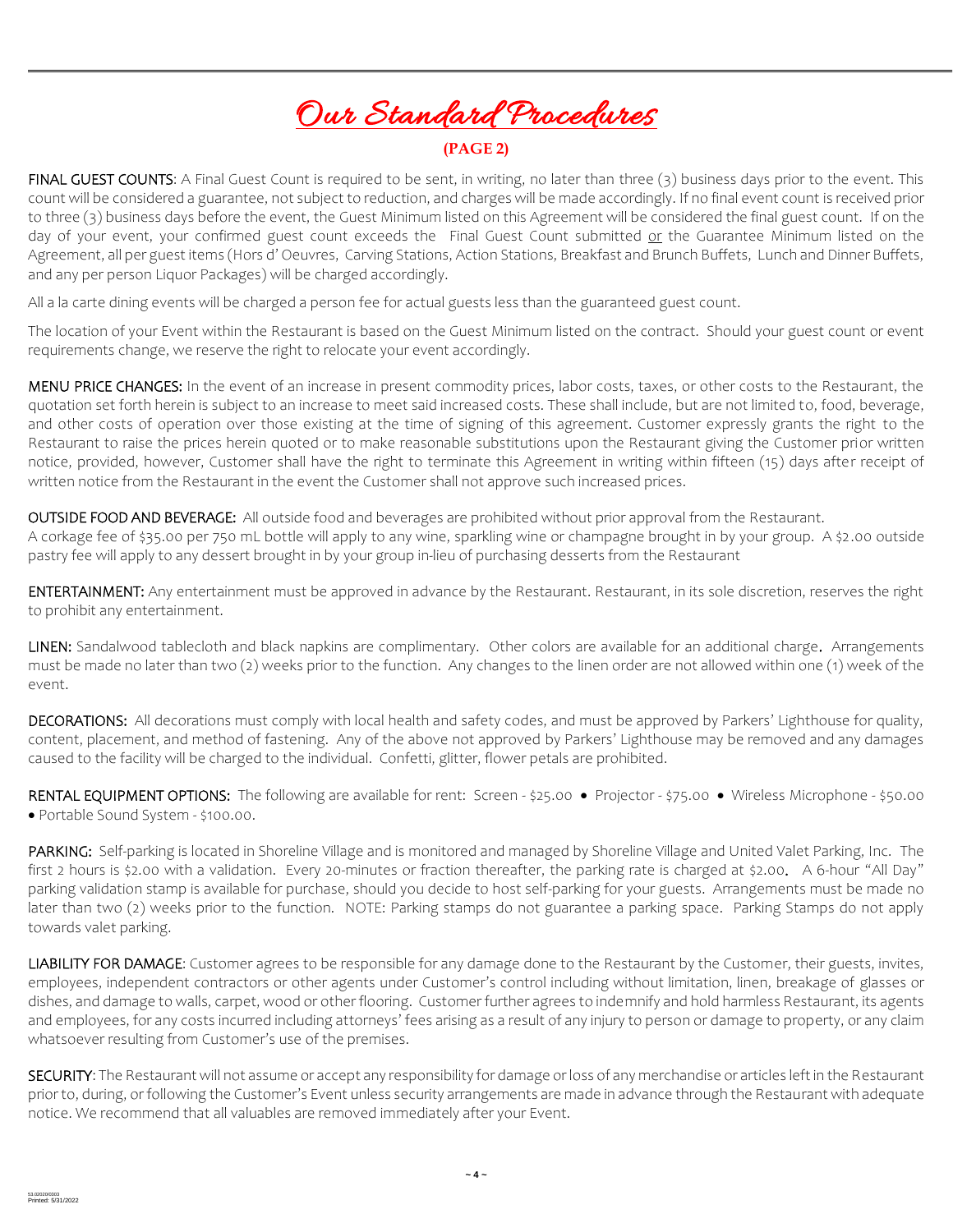### Hors d'Oeuvres Menu

#### AVAILABLE STATIONARY OR TRAY PASSED

Items below are available for tray passing service with \$150.00 attendant fee.

Shrimp Cocktail \$9 per person Traditional Accompaniments

Smoked Salmon Pate on a Herb Cracker \$7 per person Pickled Shallot, Dill

> Bruschetta \$5 per person Tomato, Garlic, Basil, Rustic Crostini

Stuffed Mushrooms \$5 per person Artichoke, Spinach, Garlic, Parmesan & Fontina, Bread Crumbs

> Crab Stuffed Mushrooms \$8 per person Parsley, Lemon, Parmesan, Bread Crumbs

Crispy Brussels Sprouts \$5 per person Lemon, Chili, Mint & Parmesan

Parkers' Garlic Cheese Bread \$7 per person Ciabatta, Fresh Herbs, Scallions

Crab Cheese Bread \$10 per person Ciabatta, Lump Crab, Fresh Herbs, Scallions

Meatballs \$8 per person Housemade Barbeque or Marinara & Parmesan

Beef Tenderloin Sliders \$12 per person Arugula, Fontina, Caramelized Onions, Truffle Aioli

Chicken, Beef or Shrimp Skewers \$8 per person Peanut Sauce, Ginger Soy Glaze or Korean BBQ

Lobster Shrimp or Chicken Taquitos \$10/\$7 per person Salsa Verde, Lime Cream, Diced Tomatoes, Cilantro

#### STATIONARY ITEMS ONLY

Fried Calamari \$10 per person Remoulade Sauce

Buffalo Wings \$9 per person Blue Cheese Dressing

Mini Lump Crab Cakes \$12 per person Remoulade Sauce

RECEPTION PARTY PLATTERS

Fresh Fruit Display \$5 per person Grapes, Melon, Pineapple, Berries

Hummus & Vegetable Crudite \$6 per person Cucumber, Cherry Tomato, Red Bell Peppers, Carrot, Celery, Radish, Ranch Dip

Smoked Salmon \$10 per person Capers, Red Onion, Tomatoes, Chopped Hard Boiled Egg Crostini

Artisan Cheese Display \$8 per person Cheddar, Chevre Goat Cheese, Smoked Gouda, Parmesan Seasonal Fruit Chutney, Roasted Nuts, Bread & Crackers

Cheese and Charcuterie \$10 per person Domestic & Imported Cheeses, Prosciutto di Parma, & Soppressata Seasonal Fruit Chutney, Roasted Nuts, Bread, Crackers, Marinated Olives

Heirloom Tomato & Mozzarella Caprese \$8 per person Balsamic, Basil, Extra Virgin Olive Oil

### SEAFOOD DISPLAY

Displayed on ice with lemon, cocktail sauce, horseradish, champagne mignonette.

\$ 22 per guest

Shrimp Cocktail **Alaskan Snow Crab** Oysters on the Half Shell

### HOUSEMADE MINI DESSERTS

Select 3. \$7 per guest.

New York Style Cheesecake Crème Brulee Tart Lemon Tart

Fruit Tart Chocolate Layer Cake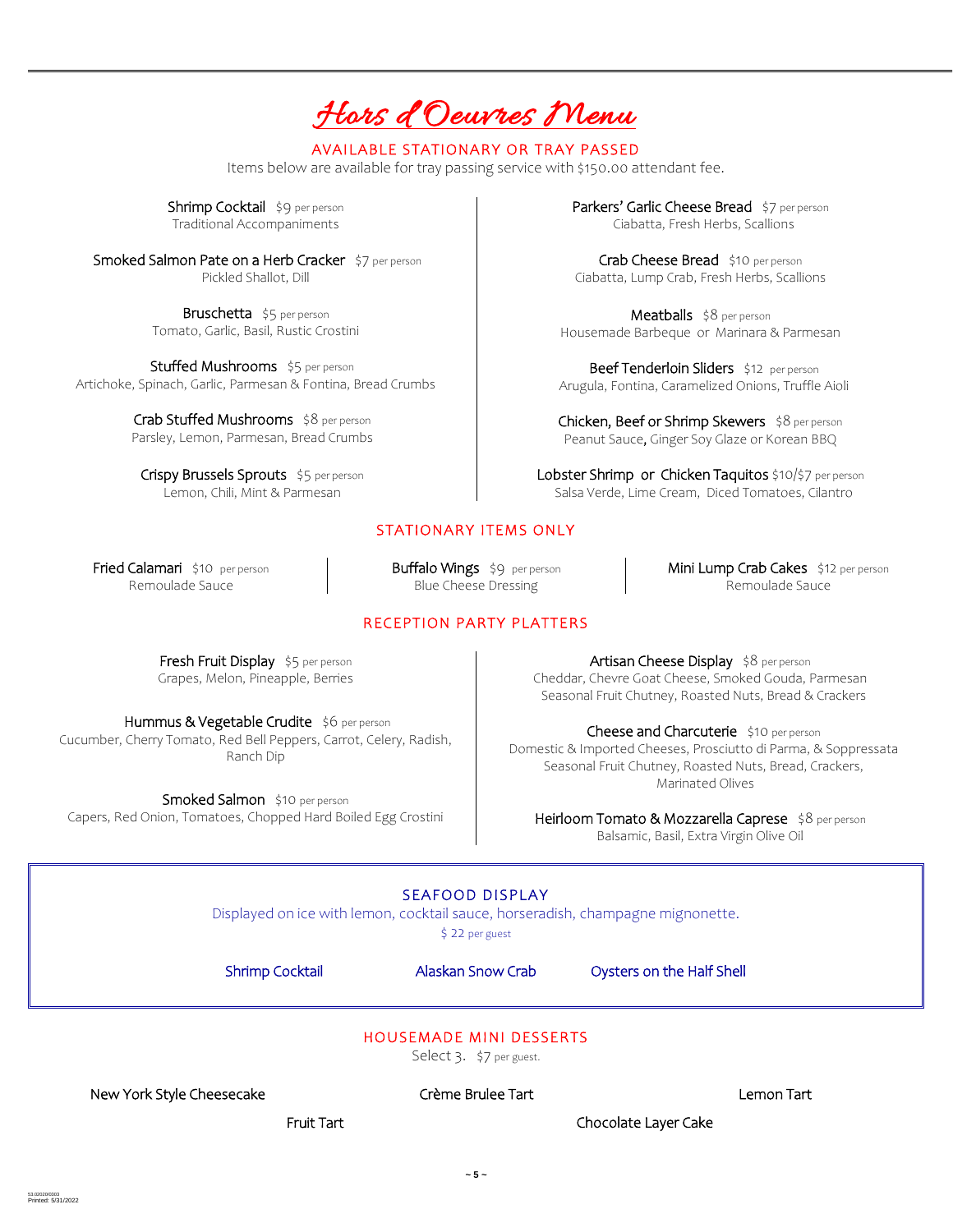

#### **ASSORTED SUSHI PLATTER**

California Rolls, Spicy Tuna Rolls, Cucumber Rolls, Tuna Rolls, Tuna Nigiri, Salmon Nigiri, Albacore Nigiri, and Shrimp Nigiri

> Small Sushi Platter (56 pieces) - \$150 Medium Sushi Platter (84 pieces) - \$180 Large Sushi Platter (112 pieces) - \$275

#### PARKERS' PLATTER

(64 pieces) - \$185

Crunchy Roll - Tempura shrimp, avocado, & cucumber with tempura crunchies on top & a sweet sauce. Parkers' Roll - Spicy snow crab, green onion, cucumber, burdock root, albacore, avocado, tamaji & masago on top. 3 Amigos Roll – Tempura shrimp, crab, cucumber, topped with seared tuna, avocado, Tapatio & green onion. Dragon Roll – Snow crab, avocado, cucumber & sesame seeds with eel on top.

#### EAST/WEST PLATTER

(96 pieces) - \$225

"California" Roll - Snow crab, avocado, cucumber, and sesame seeds. Spicy Tuna Roll - Spicy tuna, avocado, cucumber, and sesame seeds.

"Philly" Roll – Smoked salmon, cucumber, cream cheese, and daikon sprouts wrapped with seaweed, rice on the outside and a sprinkle of sesame seeds.

#### LIGHTHOUSE PLATTER

#### (96 pieces) - \$275

Crunchy Roll - Tempura shrimp, avocado, & cucumber with tempura crunchies on top & a sweet sauce.

Rainbow Roll - Snow crab and cucumber inside, shrimp, tuna, yellowtail, salmon, halibut and avocado on top.

Garlic Miso Roll - Spicy tuna, crab, cucumber, wrapped with seaweed and rice, topped salmon and garlic miso sauce.

Parkers' Roll - Spicy snow crab, green onion, cucumber, burdock root, albacore, avocado, tamaji & masago on top. Salmon Ponzu Roll - Crab, cucumber, avocado, seared salmon, onion, and garlic ponzu butter.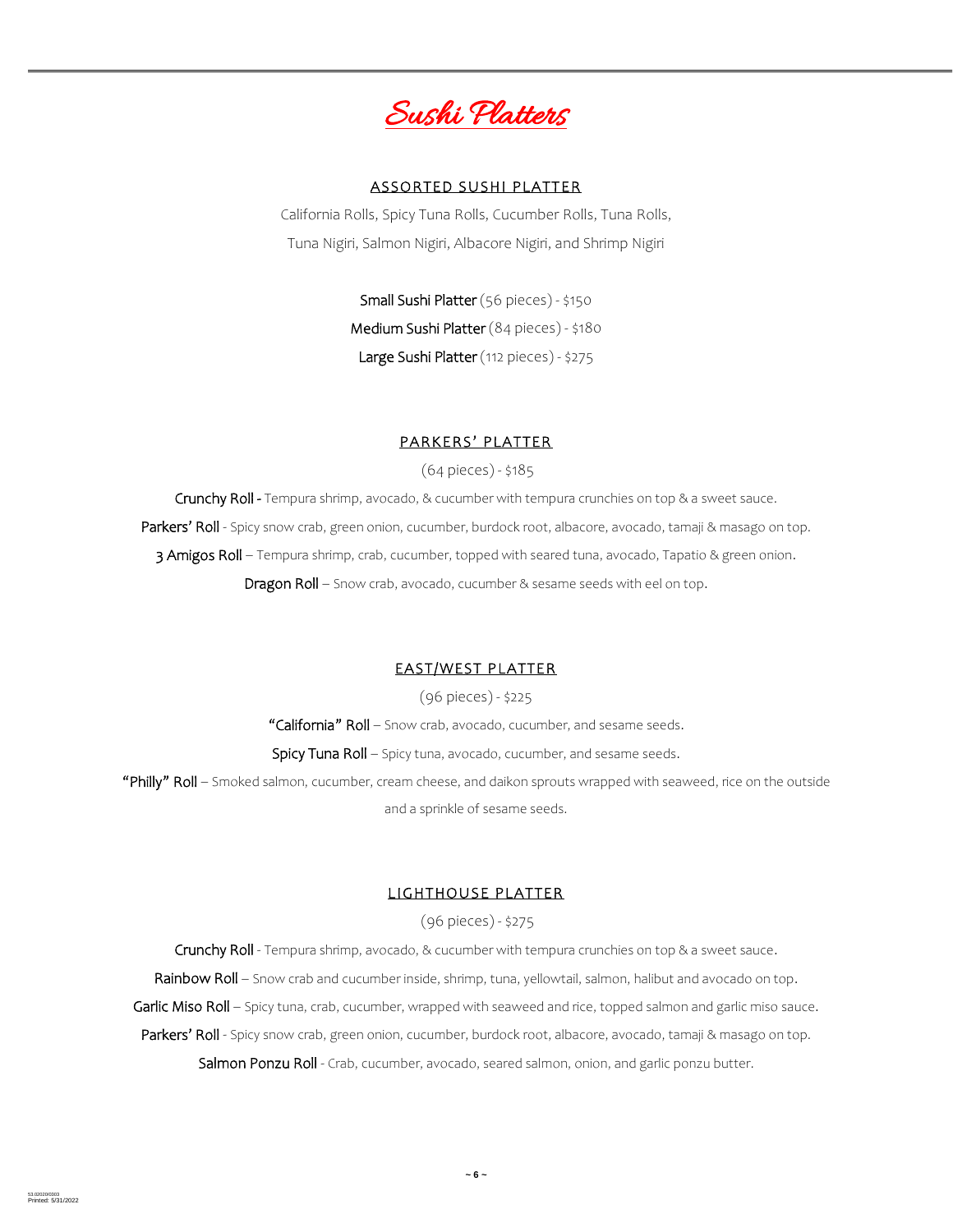

Chef carved and served with warm rolls.

Minimum of 25 guests is required. Stations are set for 90 minutes. A chef attendant fee of \$150.00 will apply to all stations. Must be used in conjunction with any buffet or as a supplement to any cocktail & appetizer reception. Orders must be submitted 2 weeks prior to event date.

Carved Meats are served with their Natural pan sauces, Horseradish Cream and Chimichurri

ROASTED BEEF TENDERLOIN - \$27 per guest

PRIME RIB - \$25 per guest

ROASTED BREAST OF TURKEY - \$18 per guest

WHOLE FISH OPTIONS Choice of one: Parsley Vinaigrette or Miso Glaze

Cedar Plank Salmon Filet - \$15 per guest

Swordfish Loin - \$17 per guest

Ahi Tuna Loin- \$18 per guest

Action Stations

Minimum of 25 guests is required. Stations are set for 90 minutes. A chef attendant fee of \$150.00 will apply to all stations. Offered in conjunction with any buffet or as a supplement to any cocktail & appetizer reception.

#### MAC & CHEESE STATION - \$17 per guest

Includes: Blue Cheese Crumbles, Shredded Cheddar, Gruyere, Parmesan, Toasted Bread Crumbs, Roasted Peppers, Asparagus, Crispy Bacon

Black Truffle-add \$9 per guest

Chicken – add \$3 per guest Chicken & Shrimp – add \$5 per guest Chicken & Lobster- add \$9 per guest

#### GRILLED CHEESE STATION - \$17 per guest

Includes: Artisan Bread, Gruyere, Smoked Gouda, Cheddar & Monterey Jack Cheeses, Apples, Crispy Bacon, Sliced Tomato, Avocado, Caramelized Onions

Black Truffle-add \$9 per guest

Chicken – add \$3 per guest Chicken & Shrimp – add \$5 per guest Chicken & Lobster- add \$9 per guest

#### TACO STATION - \$15 per guest

Select 2: Chicken Tinga, or Carne Asada, or Carnitas

Includes: Pico De Gallo, Sour Cream, Guacamole, Limes, Cilantro, Diced Onion, Shredded Cabbage, Jalapeno, Salsa Verde, Monterey Jack Cheese

#### Seafood Taco Options

Lobster – add \$10 per guest Fish – add \$5 per guest Shrimp – add \$5 per guest Shrimp – add \$5 per guest

#### SLIDER STATION - \$18 per guest

Includes: Ketchup, Mustard, Sliced Red Onion, Caramelized Onions, Roma Tomato, Lettuce, Cheddar Cheese, Cole Slaw, Crispy Bacon

Select 2 options from the list below.

Crab Cake with Remoulade

add \$3 per guest

Prime Beef Burger Pulled BBQ Pork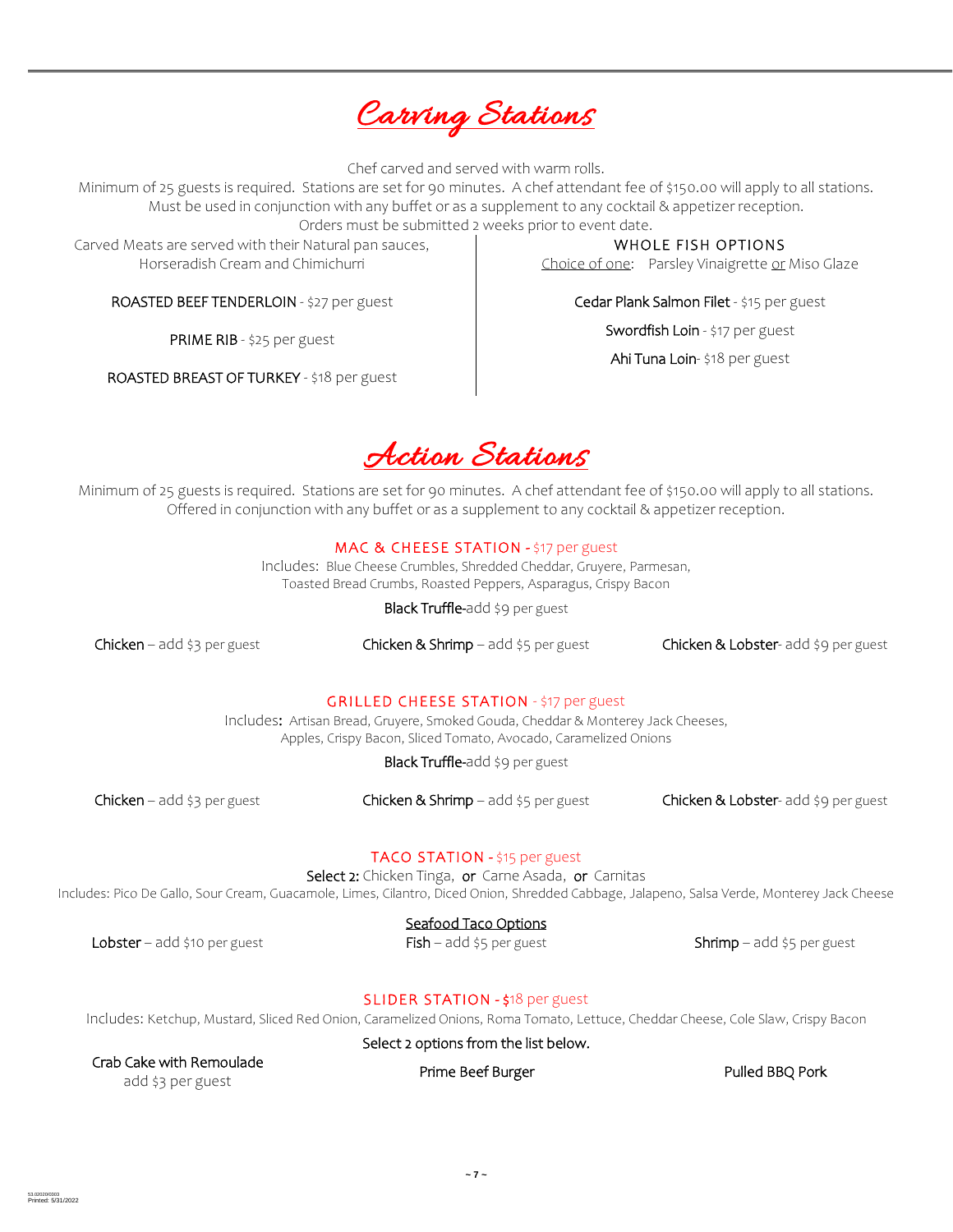Bar Options

A bartender fee of \$150.00 may apply to all bar packages that require a Satellite Bar. We reserve the right to refuse service to anyone who appears intoxicated or under 21 years old.

#### BAR PACKAGES

**SOFT BAR -** House Wines: Pinot Grigio, Chardonnay, Pinot Noir, Cabernet Sauvignon, Beer, and Soft Drinks Beers | Bud Light, Coors Light, Corona, Sam Adams, Lagunitas IPA

| \$18.00 pp for the $1st$ hour              |                                                                                                                                 | $$15.00$ pp for the 2 <sup>nd</sup> hour                                                                                                                                                                                              | \$10.00 pp each additional hour                                                |  |  |
|--------------------------------------------|---------------------------------------------------------------------------------------------------------------------------------|---------------------------------------------------------------------------------------------------------------------------------------------------------------------------------------------------------------------------------------|--------------------------------------------------------------------------------|--|--|
| Vodka<br>Whiskey<br>Gin<br>Scotch<br>Beers | Tito's/Absolut<br>Jack Daniel's<br>Tangueray<br>Glenlivet 12                                                                    | . HOUSE BAR - Call Cocktails, House Wines, Beer and Soft Drinks (Shots and Specialty Drinks are not included)<br>Rum<br>Tequila<br>Bourbon<br>Liqueurs<br>Bud Light, Coors Light, Corona, Sam Adams, Lagunitas IPA                    | Captain Morgan/Bacardi<br>Cazadores Reposado<br>Maker's Mark<br>Kahlua/Baileys |  |  |
| \$23.00 pp for the $1st$ hour              |                                                                                                                                 | \$18.00 pp for the $2^{nd}$ hour                                                                                                                                                                                                      | \$12.00 pp each additional hour                                                |  |  |
| Vodka<br>Whiskey<br>Gin<br>Scotch          | Ketel One/Belvedere<br>Gentleman Jack<br>Hendrick's<br>Glenlivet 12                                                             | · PREMIUM BAR - Premium Cocktails, Domestic & Imported Beer, Selection of Wines.<br>Includes all non-alcoholic beverages and Call Bar liquors. (Shots and Specialty Drinks are not included)<br>Rum<br>Tequila<br>Bourbon<br>Ligueurs | Captain Morgan/Bacardi<br>Don Julio Silver<br>Hudson<br>Kahlua/ Baileys        |  |  |
| Beers                                      | Coors Light, Corona, Firestone 805 Blonde, Michelob Ultra, Abita Amber Lager, Stone Delicious IPA,<br>Lost Coast Downtown Brown |                                                                                                                                                                                                                                       |                                                                                |  |  |
| Wines                                      | ZD Chardonnay, WillaKenzie Pinot Noir, Justin Cabernet Sauvignon                                                                |                                                                                                                                                                                                                                       |                                                                                |  |  |
|                                            | \$26.00 pp for the $1st$ hour                                                                                                   | \$20.00 pp for the $2^{nd}$ hour<br>Œ                                                                                                                                                                                                 | \$15.00 pp each additional hour                                                |  |  |

#### **CONSUMPTION BAR**

All beverages are hosted and charged upon consumption. Host may limit the consumption bar at a pre-set dollar amount or host may select one of the liquor bar packages listed on page 9.

#### NO HOST BAR

Cash bar, no drinks hosted.

#### CORKAGE FEE

A corkage fee of \$35.00 per 750 mL bottle will apply to any wine, sparkling wine or champagne brought in by your group. No other outside alcoholic beverages are permitted.

Unlimited Mimosa

Champagne and Orange Juice \$25.00 per guest

Mimosa Bar

Juices: Cranberry, Orange, Grapefruit, Pineapple Garnish: Raspberries and Strawberries \$30.00 per guest

Please Note: Your choice of bar selection will be printed on the back of your custom menus.

80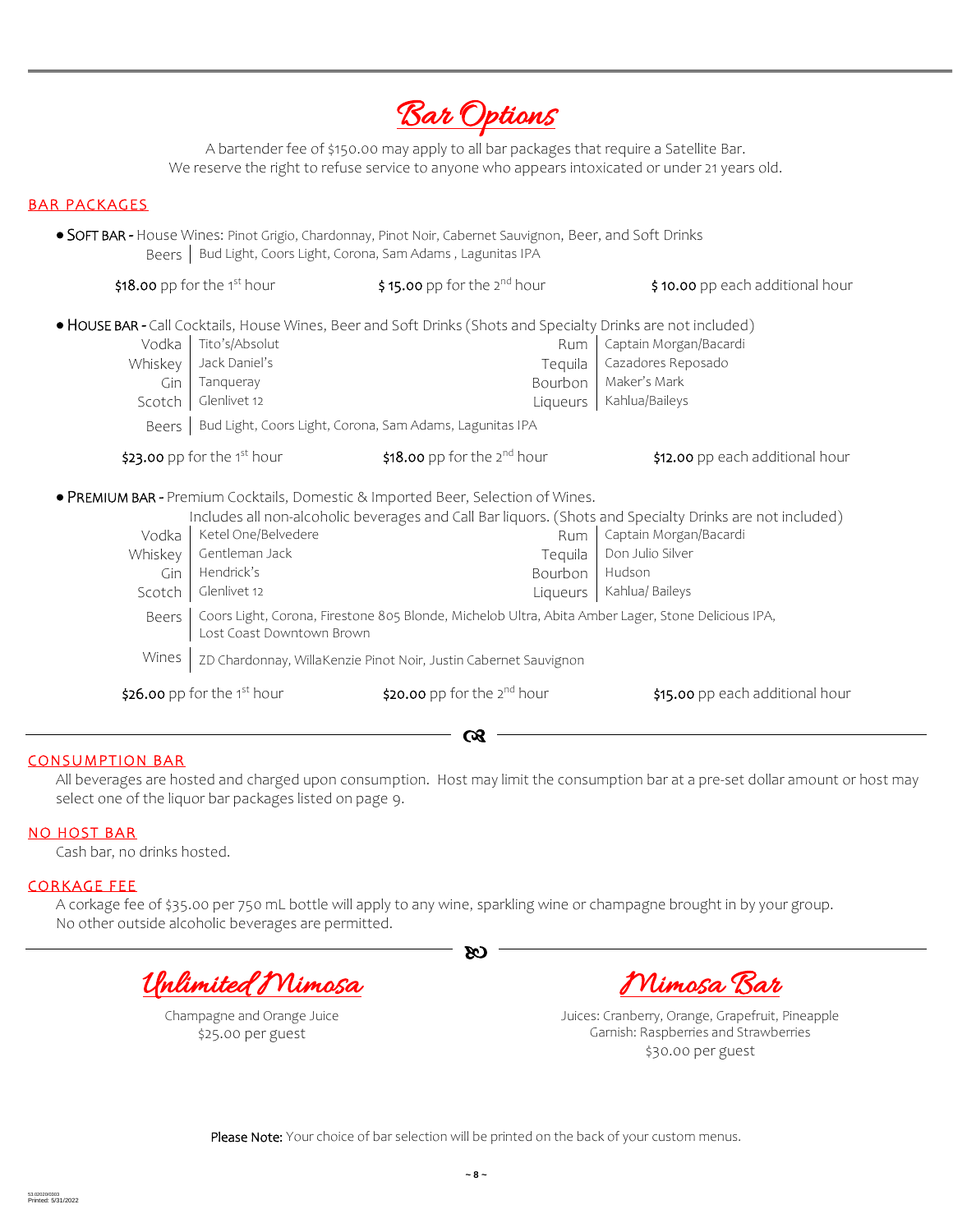## Drink Ticket Options | Liquor Bar Packages

(Shots and Specialty Drinks are not included)

| <b>HOUSE</b>                 |                                                                                                                              | <b>CALL</b>                                                                                                                                                           | <b>TOP SHELF</b>                                                                                                                                                                        | PREMIUM                                                                                                                                                                                 |  |
|------------------------------|------------------------------------------------------------------------------------------------------------------------------|-----------------------------------------------------------------------------------------------------------------------------------------------------------------------|-----------------------------------------------------------------------------------------------------------------------------------------------------------------------------------------|-----------------------------------------------------------------------------------------------------------------------------------------------------------------------------------------|--|
| Price Per<br><b>Drink</b>    | \$12.00                                                                                                                      | \$15.00                                                                                                                                                               | \$18.00                                                                                                                                                                                 | \$23.00                                                                                                                                                                                 |  |
| Price Range                  | $$9 - $15$                                                                                                                   | $$12-$18$                                                                                                                                                             | $$15 - $21$                                                                                                                                                                             | \$20-\$28                                                                                                                                                                               |  |
| Vodka                        | House<br>Absolut                                                                                                             | Grey Goose<br>Absolut<br>Belvedere<br>Tito's                                                                                                                          | Absolut<br>Ketel One<br>Belvedere<br>Tito's<br>Grey Goose                                                                                                                               | Grey Goose<br>Absolut<br>Belvedere<br>Ketel One<br>Tito's<br>Chopin                                                                                                                     |  |
| Bourbon<br>Whiskey<br>Scotch | Jack Daniel's<br><b>Buffalo Trace</b><br>Dewar's                                                                             | Elijah Craig<br>Makers Mark                                                                                                                                           | Johnny Walker<br>Elijah Craig<br>Red<br>Gentleman Jack<br>Hudson<br>Glenlivet 12<br>Manhattan Rye<br>Maker's Mark                                                                       | Johnny Walker<br>Black<br>Gentleman Jack<br>Hudson<br>Glenlivet 12<br>Maker's Mark                                                                                                      |  |
| Rum                          | Bacardi<br>Captain Morgan                                                                                                    | Bacardi<br>Captain Morgan                                                                                                                                             | Bacardi<br>Myers's<br>Captain Morgan                                                                                                                                                    | Bacardi<br>Myers's<br>Captain Morgan                                                                                                                                                    |  |
| Gin                          | Bombay Sapphire<br>Tanqueray                                                                                                 | Gray Whale<br>Bombay Sapphire<br>Tanqueray                                                                                                                            | Gray Whale<br>Tanqueray<br>Bombay Sapphire<br>Hendrick's                                                                                                                                | Gray Whale<br>Tangueray<br>Bombay Sapphire<br>Roku                                                                                                                                      |  |
| Tequila                      | Don Julio Blanco<br>Cazadores Reposado                                                                                       | Corazon Blanco<br>Don Julio Anejo                                                                                                                                     | Patron Silver<br>Don Julio Anejo                                                                                                                                                        | Patron Silver<br>Casamigos Reposado                                                                                                                                                     |  |
| PLH Wine                     | Ruffino Pinot Grigio<br>Bianchi Chardonnay<br>J Pinot Noir<br>Liberty School Cabernet Sauvignon                              | Hess Shirtail Chardonnay<br>J Pinot Noir<br>Ruffino Pinot Grigio<br>Justin Cabernet Sauvignon                                                                         | Ruffino Pinot Grigio<br>ZD Chardonnay<br>WillaKenzie Pinot Noir<br>Ferrari-Carano Merlot<br>Justin Cabernet Sauvignon                                                                   | Kettmeir Pinot Grigio<br>ZD Chardonnay<br>WillaKenzie Pinot Noir<br>Ferrari-Carano Merlot<br>Justin Cabernet Sauvignon                                                                  |  |
| QV Wines                     | N/A                                                                                                                          | Scarpetta Pinot Grigio<br>Petree Cellars Chardonnay<br>Cloudy Bay Pinot Noir<br>Martin Ray Cabernet Sauvignon                                                         | Scarpetta Pinot Grigio<br>Petree Cellars Chardonnay<br>Synthesis Pinot Noir<br>Freemark Abbey Merlot<br>Mount Veeder Cabernet Sauvignon                                                 | Scarpetta Pinot Grigio<br>Petree Cellars Chardonnay<br>Cloudy Bay Pinot Noir<br>Freemark Abbey Merlot<br>Mount Veeder Cabernet Sauvignon                                                |  |
| Beer                         | All Draft<br>Coors Light<br><b>Bud Light</b><br>Corona<br>Firestone 805<br>Lagunitas IPA<br>Sam Adams<br>Stone Delicious IPA | All Draft<br>Coors Light<br><b>Bud Light</b><br>Corona<br>Firestone 805<br>Guinness<br>Lagunitas IPA<br>Lost Coast Downtown Brown<br>Sam Adams<br>Stone Delicious IPA | All Draft<br>Coors Light<br><b>Bud Light</b><br>Corona<br>Firestone 805<br>Guinness<br>Kona Longboard<br>Lagunitas IPA<br>Lost Coast Downtown Brown<br>Sam Adams<br>Stone Delicious IPA | All Draft<br>Coors Light<br><b>Bud Light</b><br>Corona<br>Firestone 805<br>Guinness<br>Kona Longboard<br>Lagunitas IPA<br>Lost Coast Downtown Brown<br>Sam Adams<br>Stone Delicious IPA |  |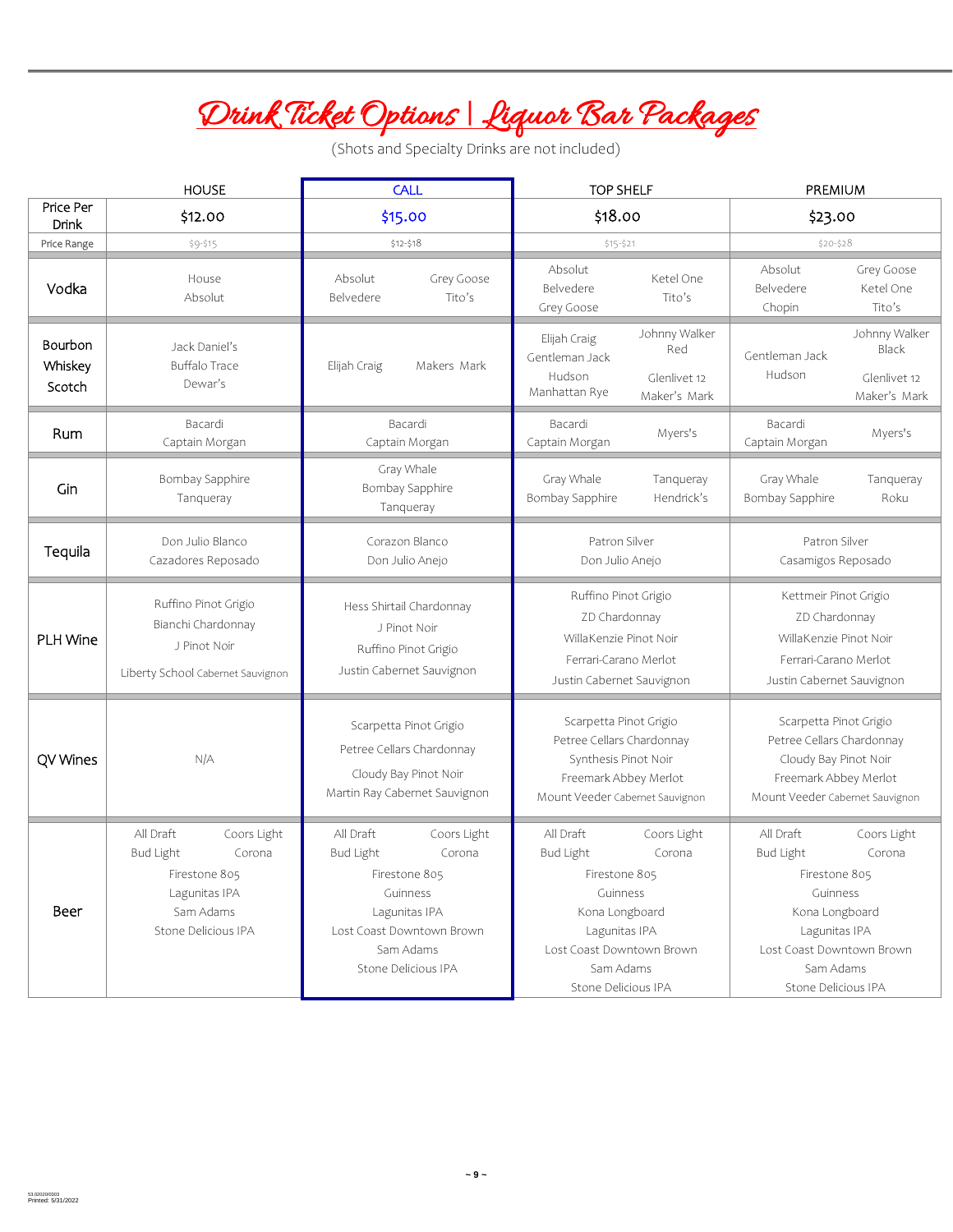### Breakfast and Brunch Buffets

Minimum of 25 guests. Buffets are open for a total of 90 minutes. Breakfast buffet includes coffee, tea, and juice.

#### CALIFORNIA CONTINENTAL BREAKFAST

\$25 per guest

Available before 11:00 a.m.

Assorted Breads & Pastries

with Whipped Butter & Preserves

#### Yogurt & Granola Parfait Fresh Fruit

Avocado Toast

Sourdough, Extra Virgin Olive Oil, Julienne Radish and Micro Cilantro

Add: Scrambled Eggs & Bacon - \$7 per guest

#### BRUNCH BUFFET

\$42 per guest

Buffet brunch is available from 10:00 a.m. to 12:00 p.m.

BREAKFAST Brioche French Toast, Berries & Maple Syrup

Scrambled Eggs Breakfast Potatoes

Applewood Smoked Bacon & Breakfast Sausage

Assorted Pastries & Preserves Fresh Fruit

Heirloom Tomato & Mozzarella Caprese

Balsamic, Basil, Extra Virgin Olive Oil

ENTREES & SIDES

Select 1 entrée & 2 sides

Mesquite Grilled Atlantic Salmon Lemon Butter Sauce, Minced Chives

Chicken Piccata Lightly Floured Boneless Breast, Capers, Garlic, White Wine-Lemon Butter Sauce

Pasta Genovese Cavatappi, Pesto, Spinach, Parmesan, Tomato

#### ADDITIONAL MENU ITEMS

EGGS BENEDICT \$10 per guest

ROAST BEEF TENDERLOIN \$11 per guest Horseradish Cream

Shrimp Cocktail \$9 per guest Traditional Accompaniments

CHILLED SEAFOOD

Smoked Salmon Platter \$10 per guest Capers, Red Onion, Tomatoes, Chopped Hard Boiled Egg, Crostini

Fresh Shucked Oysters

on the Half Shell \$11 per guest

CHILLED BRUNCH SEAFOOD DISPLAY (all three items) - \$25 per guest

#### OMELETTE STATION

\$10 per guest

Available from 10:00 a.m. to 12:00 p.m. Must be purchased with one of the above packages. A chef attendant fee of \$150.00 will apply.

|                       |           | CHOOSE 8 ITEMS              |                                 |
|-----------------------|-----------|-----------------------------|---------------------------------|
| Red Bell Pepper       | Avocado   | Green Onions                | Parmesan Cheese                 |
| Diced Tomatoes        | Mushrooms | Diced Ham                   | Cheddar Cheese                  |
| Spinach               | Asparagus | Chopped Bacon               | Pepper Jack Cheese              |
| Shrimp -\$5 per guest |           | Carne Asada - \$7 per guest | Crab or Lobster -\$11 per guest |

**~ 10 ~**

Yukon Gold Mashed Potatoes

Grilled Asparagus Fresh Herbs & Lemon

Roasted Seasonal Vegetables

HOUSEMADE MINI DESSERTS \$7 per guest Crème Brulee, New York Style Cheesecake, Fruit Tart

**SALAD** Select 1

Field Greens Salad Tomato, Cucumber, Radish, Balsamic Vinaigrette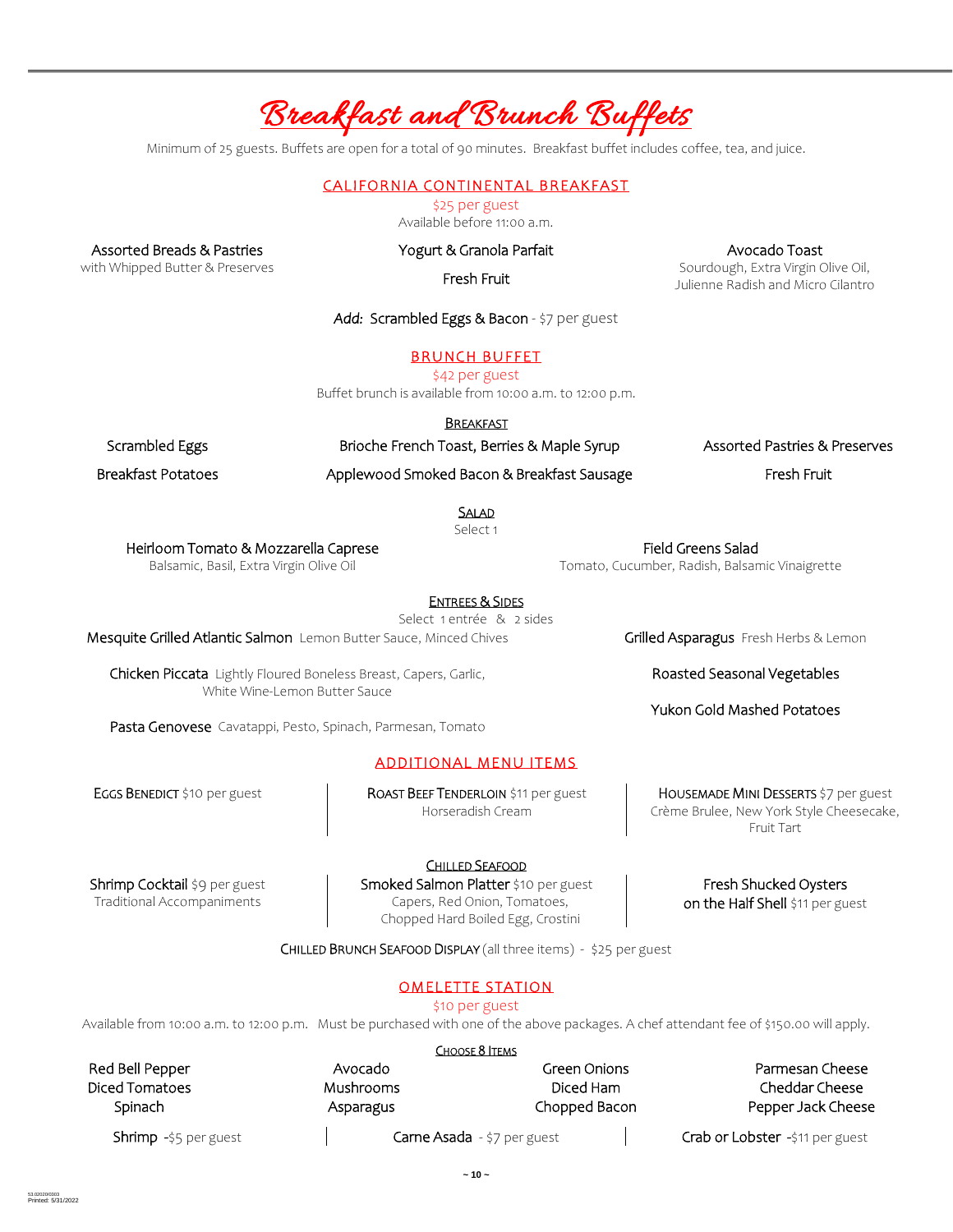Grilled Day Boat Catch Grilled Pineapple-Poblano Salsa

Chicken Piccata Lightly Floured Chicken Breast, Capers, Garlic, White Wine-Lemon Butter Sauce

> Roasted Seasonal Vegetables Grilled Asparagus

Roasted Fingerling Potatoes

Yukon Gold Mashed Potatoes

HOUSEMADE MINI DESSERT TRIO

**SIDES** Select<sub>2</sub>

Chocolate Layer Cake, New York Style Cheesecake, Crème Brulee Tart

BUFFET 2 - \$59 per guest

APPETIZER

Select 3

Heirloom Tomato & Mozzarella Caprese Hummus & Vegetable Crudite Parkers' Garlic Cheese Bread

Crispy Calamari Caesar Salad or Mixed Greens Salad Crispy Brussels Sprouts Parmesan, Lemon, Chili & Mint

Peppered New Strip Roast Mushroom Jus

ENTREE

Select 2

Grilled Day Boat Catch

Grilled Pineapple-Poblano Salsa

Roasted Seasonal Vegetables

53.02020/0303 Printed: 5/31/2022

Mesquite Grilled Atlantic Salmon Lemon Butter Sauce, Minced Chives

Chicken Piccata

Lightly Floured Chicken Breast, Capers, Garlic, White Wine-Lemon Butter Sauce

Shrimp Genovese Cavatappi, Pesto, Spinach, Parmesan, Tomato

Mac and Cheese

Yukon Gold Mashed Potatoes Roasted Fingerling Potatoes

#### HOUSEMADE MINI DESSERT TRIO

SIDES Select 3

Chocolate Layer Cake, New York Style Cheesecake, Crème Brulee Tart

80 Additional Entrée Option - add \$10 per guest as

Grilled Asparagus

Shrimp Genovese Cavatappi, Pesto, Spinach, Parmesan, Tomato

Mesquite Grilled Atlantic Salmon Lemon Butter Sauce, Minced Chives

Caesar Salad or Mixed Greens Salad

Crispy Brussels Sprouts Parmesan, Lemon, Chili & Mint

ENTREE Select 2

Heirloom Tomato & Mozzarella Caprese Hummus & Vegetable Crudite Parkers' Garlic Cheese Bread

## Lighthouse Lunch Buffet

Minimum of 25 guests is required for all buffets. Buffets are open for 90 minutes. Includes coffee, tea, and soft drinks and served warm bread and butter.

> BUFFET 1 - \$49 per guest APPETIZER Select 3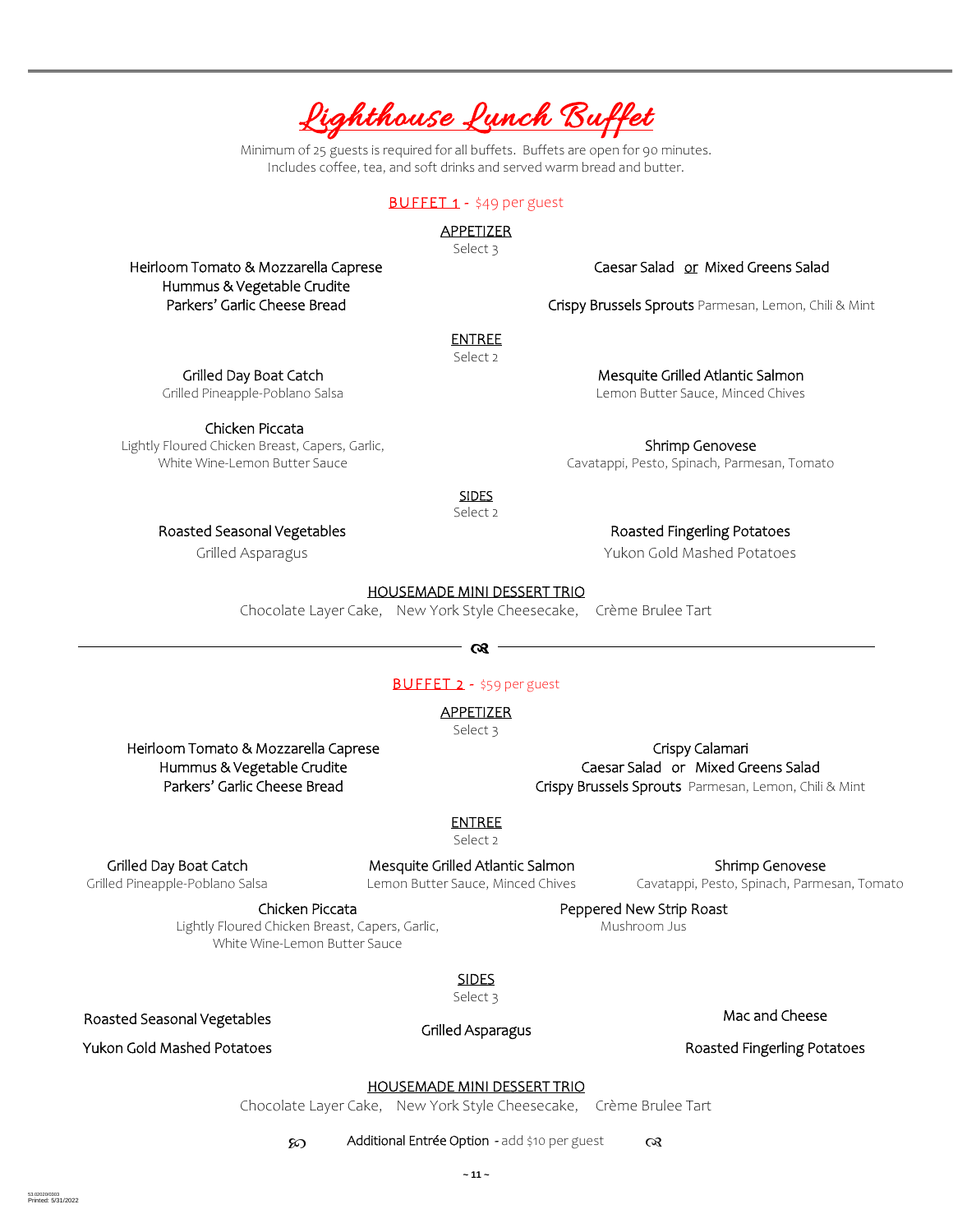

Minimum of 25 guests is required for all buffets. Buffets are open for 90 minutes. Includes coffee, tea, and soft drinks and served warm bread and butter.

#### BUFFET I - \$ 67 per guest

APPETIZER Select 2

Heirloom Tomato & Mozzarella Caprese Hummus & Vegetable Crudité Parkers' Garlic Cheese Bread

Crispy Brussels Sprouts Mint, Chili, Parmesan

Fried Calamari

SALAD

Mixed Greens Salad Balsamic Vinaigrette

Select 1 Caesar Salad Caesar Dressing, Roasted Garlic Croutons, Shaved Parmesan

Mediterranean Salad

Red Wine Vinaigrette

ENTRÉE

Select 2

Grilled Day Boat Catch Grilled Pineapple-Poblano Salsa

Mesquite Grilled Atlantic Salmon

Lemon Butter Sauce, Minced Chives

Shrimp Genovese Cavatappi, Pesto, Spinach, Parmesan, Fresh Tomato

Chicken Piccata Lightly Floured Chicken Breast, Capers, Garlic, White Wine-Lemon Butter Sauce

#### Cajun-Spiced Roast Chicken

Hanger Steak Cognac Cream Sauce

Seasonal Vegetables

Roasted Fingerling Potatoes

Yukon Gold Mashed Potatoes

#### HOUSEMADE MINI DESSERT TRIO

**SIDES** Select 3

Chocolate Layer Cake, New York Style Cheesecake, Crème Brulee Tart

 $\infty$  Additional Entrée Option - add \$10 per guest as

53.02020/0303 Printed: 5/31/2022

Grilled Asparagus Mac & Cheese

Sautéed Spinach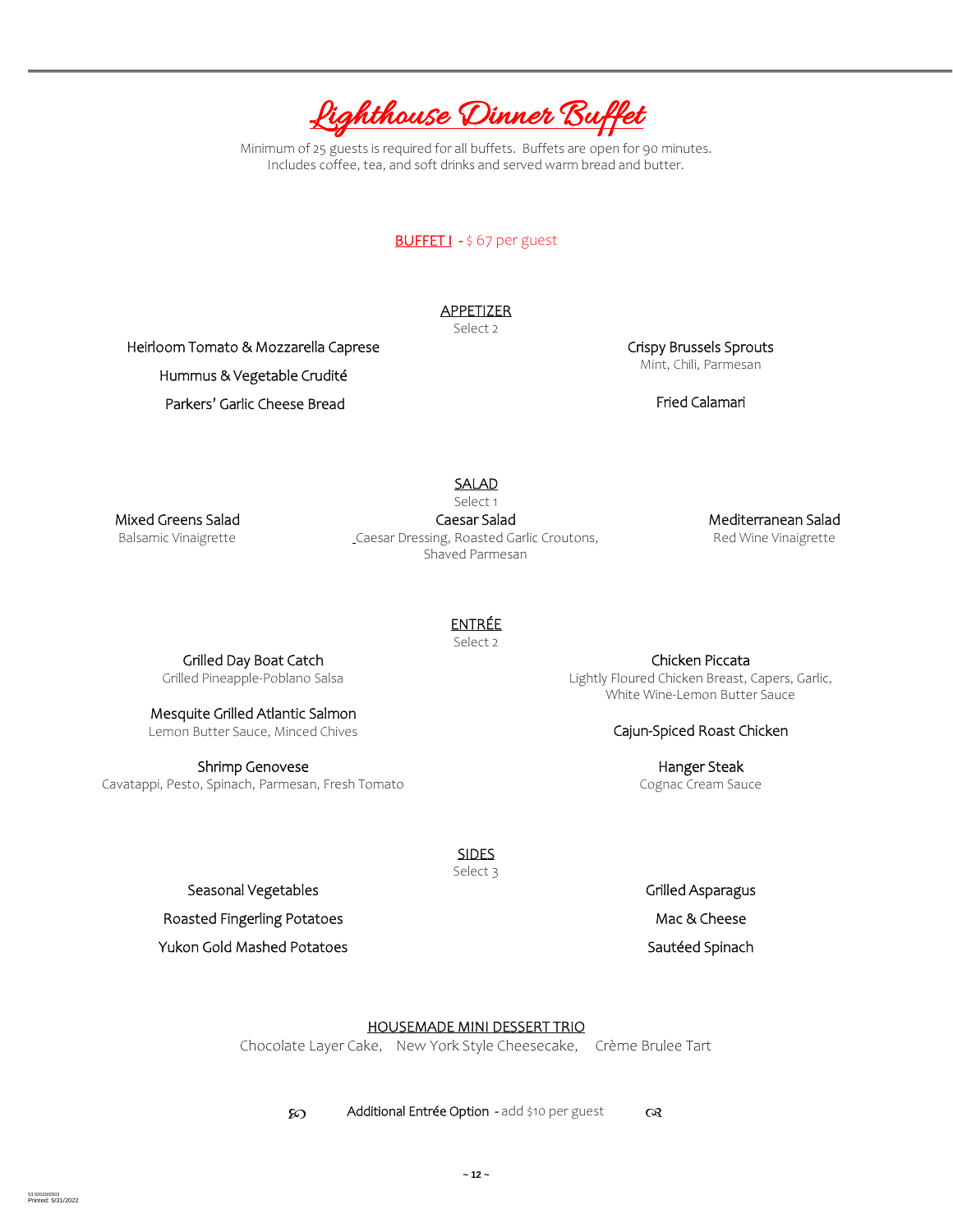

Minimum of 25 guests is required for all buffets. Buffets are open for 90 minutes. Includes coffee, tea, and soft drinks and served warm bread and butter.

#### BUFFET 2 - \$77 per guest

#### APPETIZER

Select 3

Heirloom Tomato & Mozzarella Caprese Hummus & Vegetable Crudité

Parkers' Garlic Cheese Bread

#### SALAD Select 1

Strawberry Fields Salad

Local Strawberries, Shaved Fennel, Goat Cheese, Toasted Almonds, Balsamic Vinaigrette

> Mesquite Grilled Atlantic Salmon Lemon Butter Sauce, Minced Chives

Grilled Day Boat Catch Grilled Pineapple-Poblano Salsa

Roasted Beet Salad Mixed Greens, Feta, Greek Yogurt, Candied Walnuts

#### ENTRÉE (Select 2)

#### Shrimp & Scallop Skewers

Lemon Butter Sauce & Parsley Vinaigrette

Chicken Piccata Lightly Floured Chicken Breast, Capers, Garlic, White Wine-Lemon Butter Sauce

#### Cajun-Spiced Roast Chicken

SIDES Select 3

Seasonal Vegetables Roasted Fingerling Potatoes Yukon Gold Mashed Potatoes

Grilled Asparagus Mac & Cheese Cavatappi Genovese

#### HOUSEMADE MINI DESSERT TRIO

Chocolate Layer Cake, New York Style Cheesecake, Crème Brulee Tart

 $\infty$  –  $\infty$  –  $\infty$  –  $\infty$  –  $\infty$  –  $\infty$ 

Children Buffet

Platters are designed to serve 10 guests. Based on one serving per child.

Chicken Tenders

Popcorn Shrimp \$60

MAIN COURSE

Cheeseburger (20 pcs) - \$60 Kid's Vegetable Crudité \$20

SIDES French Fries

Potato Chips

(20 pcs) - \$50

\$20

\$20

DESSERT Cookies and Fruit Salad- \$25

 $\infty$  Additional Entrée Option - add \$10 per guest  $\infty$ 

Crispy Brussels Sprouts Mint, Chili, Parmesan

Fried Calamari

Mediterranean Salad Red Wine Vinaigrette

Filet Mignon Medallions Cognac Cream Sauce

Peppered New Strip Roast Mushroom Jus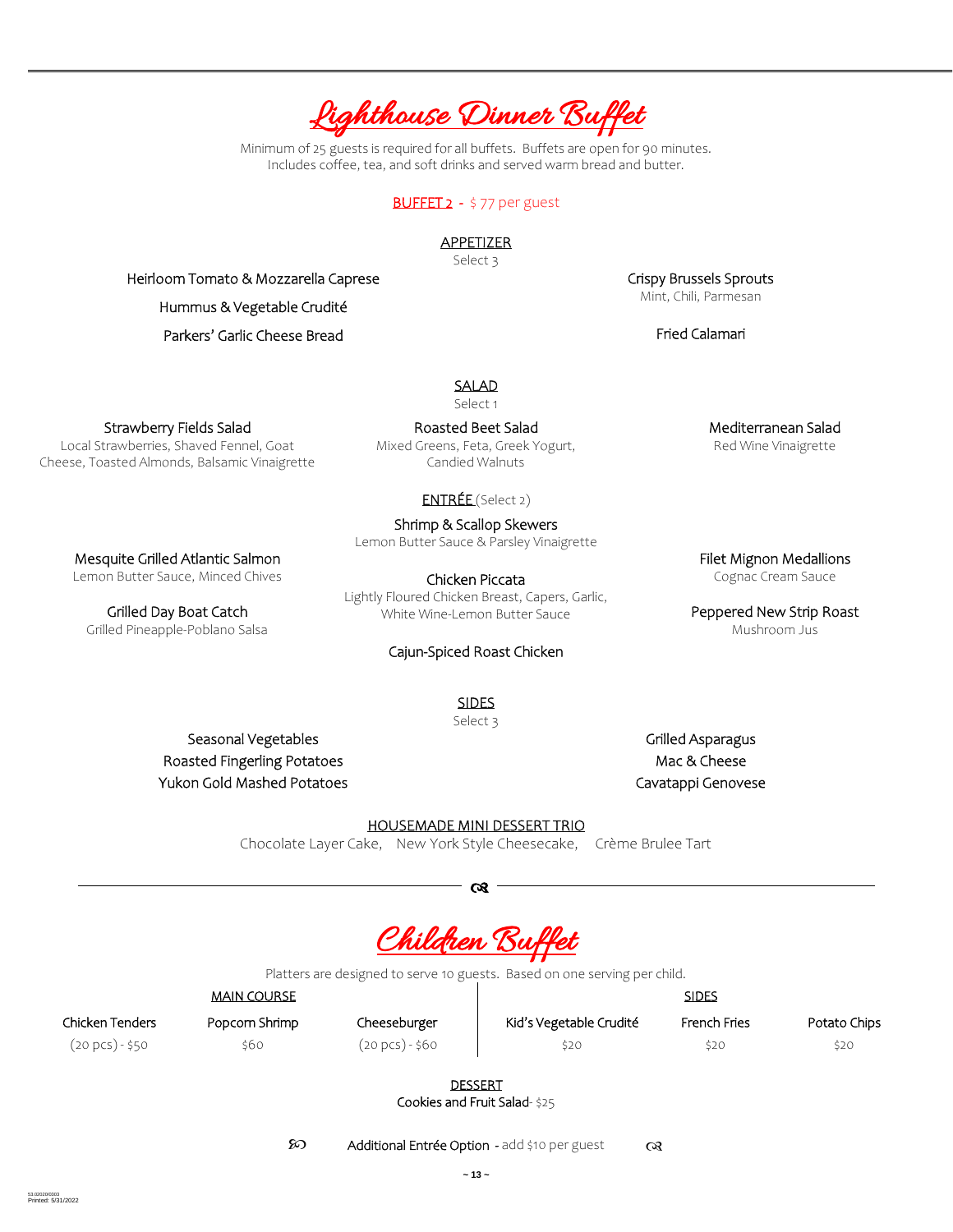

#### 2 COURSE MENU - \$39 per guest

Appetizer & Entrée or Entrée & Dessert

### **APPETIZER**

Pre-Select 1

Tomato Basil Soup Parmesan Croutons

Mixed Green Salad Balsamic Vinaigrette

Caesar Salad Caesar Dressing, Roasted Garlic Croutons, Shaved Parmesan

#### ENTREE

Pre-Select 3

Mesquite Grilled Atlantic Salmon

Roasted Fingerling Potatoes, Artichoke, Spinach, Sweet Onions, Parsley Vinaigrette

Shrimp Genovese

Cavatappi, Pesto, Spinach, Tomatoes, Parmesan

Chicken Piccata

Lightly Floured Chicken Breast, Capers, Garlic, Lemon Butter Sauce, Yukon Gold Mashed Potatoes, Asparagus

#### Stir Fry Vegetables

Ginger Soy Glaze, White Rice, Sesame Seeds Select One: Chicken Breast, Grilled Atlantic Salmon, or Mesquite Grilled Gulf Shrimp

#### Mediterranean Salad

Crumbled Feta, Tomatoes, Red Onion, Chickpeas, Kalamata Olives, Carrot, Cucumber, Red Wine Vinaigrette Select One: Chicken Breast, Grilled Atlantic Salmon, or Mesquite Grilled Gulf Shrimp

**DESSERT** 

Pre-Select 1

New York Style Cheesecake

Raspberry Coulis

Crème Brulee Fresh Berries

• Enhance your dessert with following • Petite Warm Butter Cake

Strawberry Puree, Streusel Crumble, Vanilla Ice Cream add \$5.00 upcharge per guest

**ADD AN EXTRA SELECTION TO YOUR MENU** 

AN ENTRA SELECTION TO TOOR MENO<br>4<sup>th</sup> Entrée Choice - add \$10 per guest | 2<sup>nd</sup> Dessert Choice - add \$5 per guest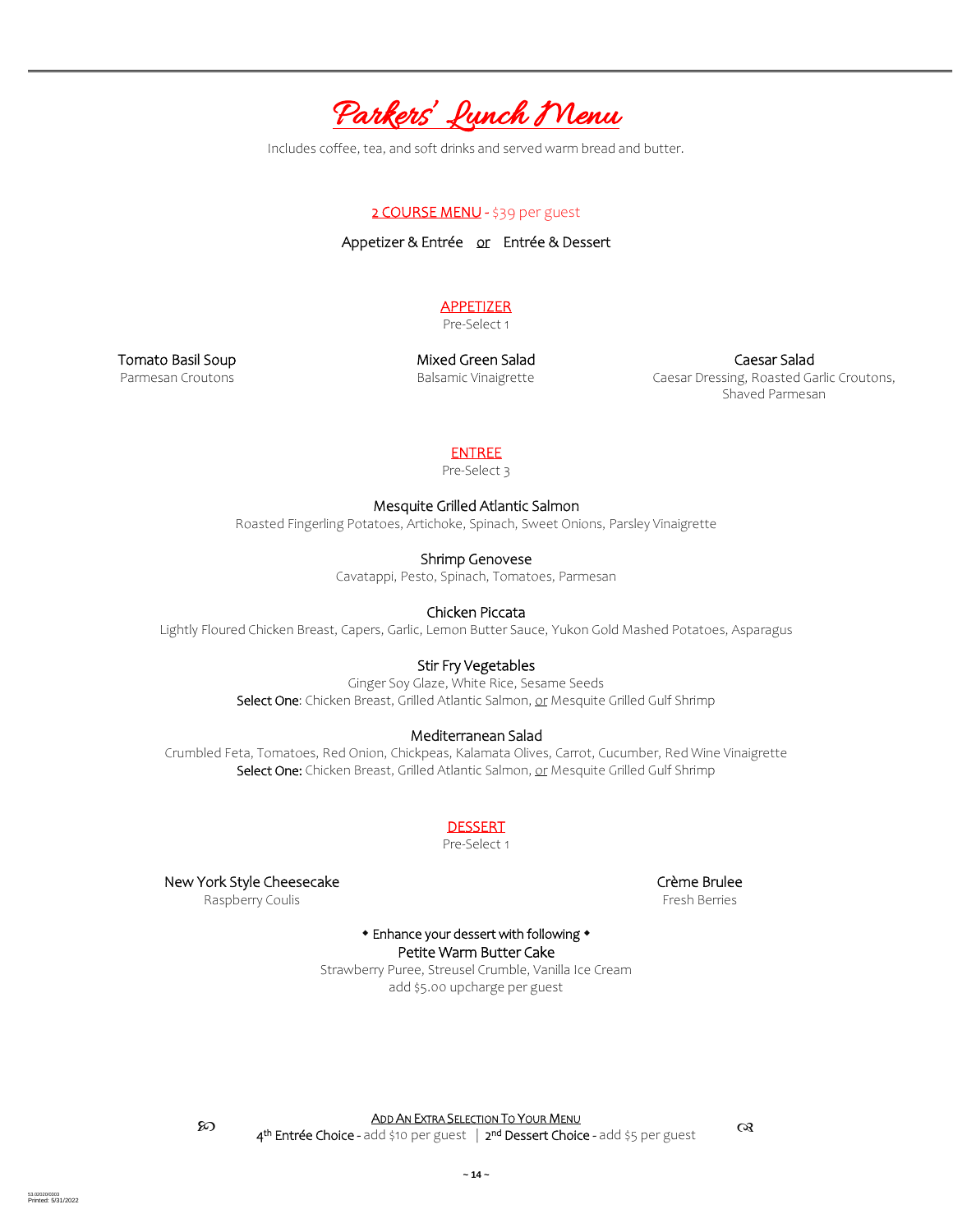

#### 3 COURSE MENU - \$49 per guest

#### APPETIZER

Pre-Select 1

Tomato Basil Soup

Parmesan Croutons

Strawberry Fields Salad Local Strawberries, Shaved Fennel, Goat Cheese, Toasted Almonds, Balsamic Vinaigrette

Parkers' Wedge

Iceberg, Applewood Smoked Bacon, Tomatoes, Gorgonzola, Blue Cheese Dressing

#### ENTRÉE

Pre-Select 3

#### Mesquite Grilled Atlantic Salmon

Roasted Fingerling Potatoes, Artichoke, Spinach, Sweet Onions, Parsley Vinaigrette

#### Shrimp Genovese

Cavatappi, Pesto, Spinach, Tomatoes, Parmesan

#### Chicken Piccata

Lightly Floured Chicken Breast, Capers, Garlic, Lemon Butter Sauce, Yukon Gold Mashed Potatoes, Asparagus

#### Stir Fry Vegetables

Ginger Soy Glaze, White Rice, Sesame Seeds Select One: Chicken Breast, Grilled Atlantic Salmon, or Mesquite Grilled Gulf Shrimp

#### Hanger Steak

Cognac Cream Sauce, Yukon Gold Mashed Potatoes, Seasonal Vegetables

#### Mediterranean Salad

Crumbled Feta, Tomatoes, Red Onion, Chickpeas, Kalamata Olives, Carrot, Cucumber, Red Wine Vinaigrette Select One: Chicken Breast, Grilled Atlantic Salmon, or Mesquite Grilled Gulf Shrimp

Seafood Cobb Salad

Jumbo Lump Crab, Shrimp, Iceberg Lettuce, Bacon, Hard Boiled Egg, Cucumber, Avocado, Tomato, Green Onion, Louie Dressing

#### \* Enhance one of the 3 entrees with the following \*

#### 7 oz. Filet Mignon

Yukon Gold Mashed Potatoes, Seasonal Vegetables, Béarnaise Sauce add \$10 upcharge per guest

#### DESSERT

Pre-Select 1

New York Style Cheesecake

Raspberry Coulis

#### \* Enhance your dessert with following \* Petite Warm Butter Cake

Strawberry Puree, Streusel Crumble, Vanilla Ice Cream add \$5.00 upcharge per guest

ADD AN EXTRA SELECTION TO YOUR MENU 4<sup>th</sup> Entrée Choice - add \$10 per guest | 2<sup>nd</sup> Dessert Choice - add \$5 per guest (  $\alpha$ 

Crème Brulee Fresh Berries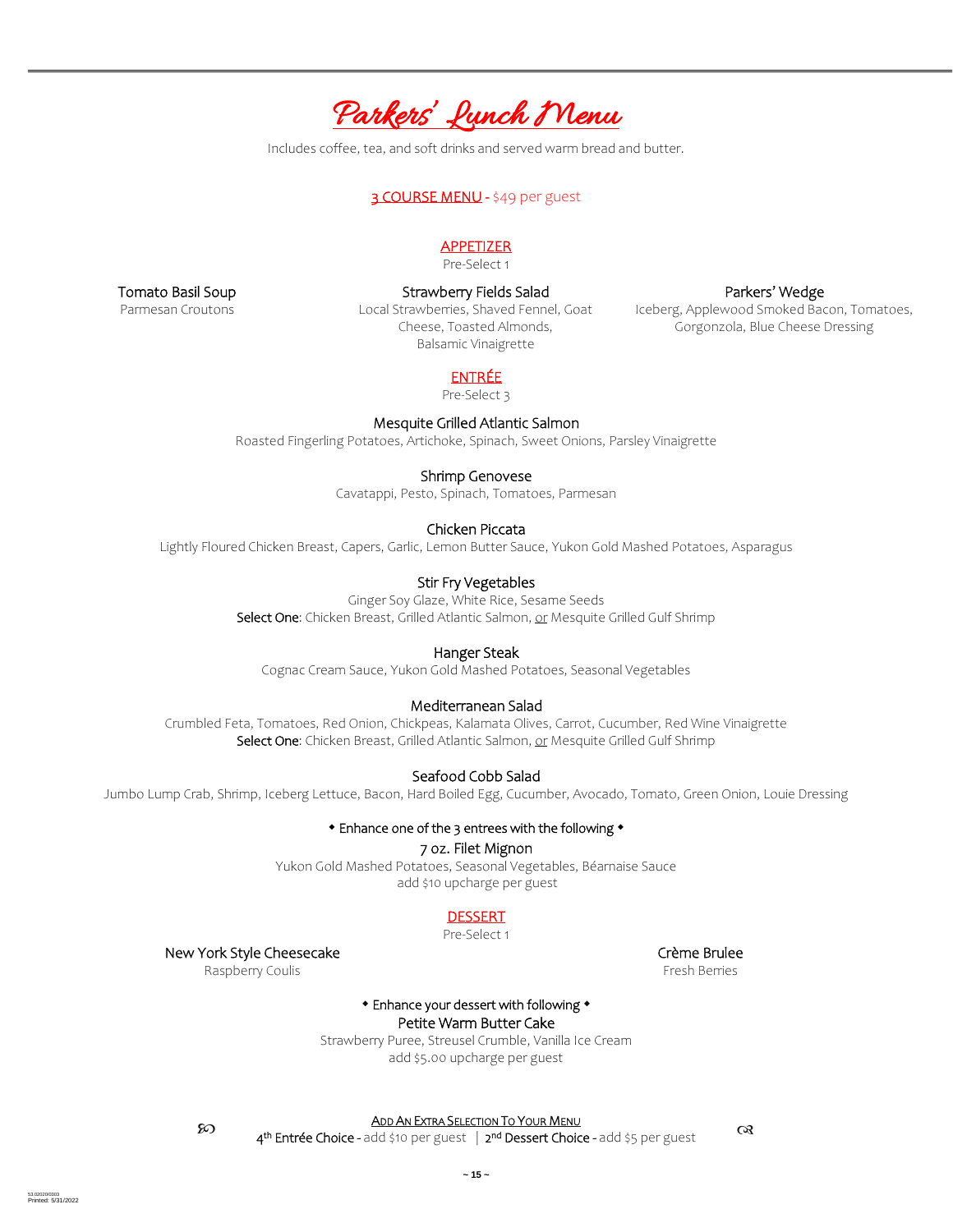

#### 4 COURSE MENU - \$59 per guest

#### **SOUP**

Pre-Select 1

Tomato Basil Soup Parmesan Croutons

#### SALAD

Pre Select 1

#### Strawberry Fields Salad

Local Strawberries, Shaved Fennel, Goat Cheese, Toasted Almonds, Balsamic Vinaigrette

Parkers' Wedge Iceberg, Applewood Smoked Bacon, Tomatoes, Gorgonzola, Blue Cheese Dressing

#### Caesar Salad

Caesar Dressing, Roasted Garlic Croutons, Shaved Parmesan

### ENTRÉE

Pre-Select 3

#### Mesquite Grilled Atlantic Salmon

Clam Chowder New England Style, Herb Crackers

Roasted Fingerling Potatoes, Artichoke, Spinach, Sweet Onions, Parsley Vinaigrette

Shrimp Genovese

Cavatappi, Pesto, Spinach, Tomatoes, Parmesan

#### Chicken Piccata

Lightly Floured Chicken Breast, Capers, Garlic, Lemon Butter Sauce, Yukon Gold Mashed Potatoes, Asparagus

#### Stir Fry Vegetables

Ginger Soy Glaze, White Rice, Sesame Seeds Select One: Chicken Breast, Grilled Atlantic Salmon or Mesquite Grilled Gulf Shrimp

Mediterranean Salad

Hanger Steak Cognac Cream, Yukon Gold Mashed Potatoes, Seasonal Vegetables

Crumbled Feta, Tomatoes, Red Onion, Chickpeas, Kalamata Olives, Carrot, Cucumber, Red Wine Vinaigrette Select One: Chicken Breast, Grilled Atlantic Salmon or Mesquite Grilled Gulf Shrimp

#### Seafood Cobb Salad

Jumbo Lump Crab, Shrimp, Iceberg Lettuce, Bacon Hard Boiled Egg, Cucumber, Avocado, Tomato, Green Onion, Louie Dressing

#### \* Enhance one of the 3 entrees with the following \*

7 oz. Filet Mignon

Yukon Gold Mashed Potatoes, Seasonal Vegetables, Béarnaise Sauce add \$10 upcharge per guest

#### DESSERT

Pre-Select 1

#### New York Style Cheesecake

Raspberry Coulis

• Enhance your dessert with following • Petite Warm Butter Cake

Strawberry Puree, Streusel Crumble, Vanilla Ice Cream add \$5.00 upcharge per guest

53.02020/0303 Printed: 5/31/2022

ADD AN EXTRA SELECTION TO YOUR MENU 4<sup>th</sup> Entrée Choice - add \$10 per guest | 2<sup>nd</sup> Dessert Choice - add \$5 per guest (  $\alpha$ 

Crème Brulee

Fresh Berries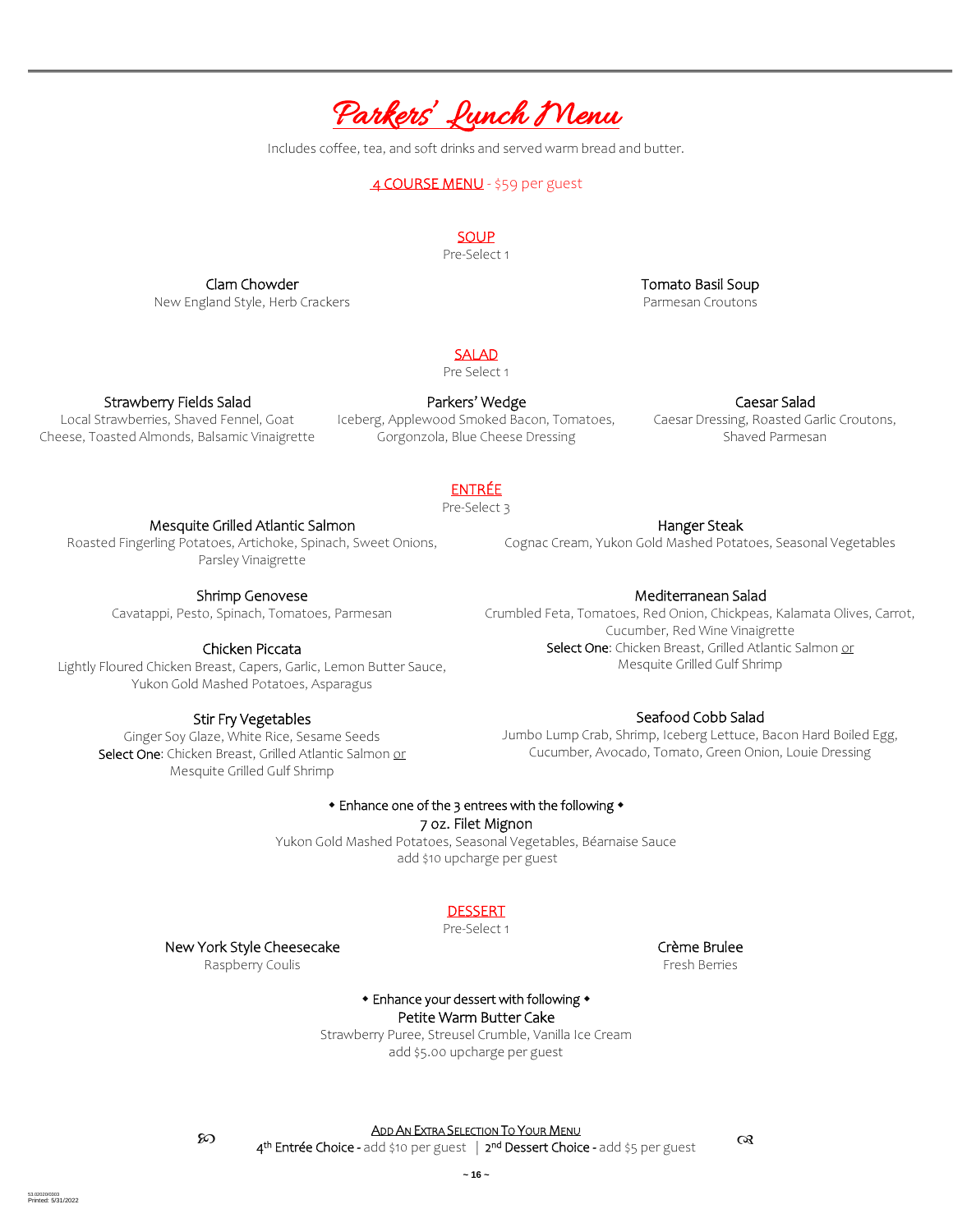

#### 2 COURSE MENU - \$55 per guest

Appetizer & Entrée or Entrée & Dessert

### **APPETIZER**

Pre-Select 1

Chicken Tortilla Soup Cilantro, Avocado, Lime

Mediterranean Salad Crumbled Feta, Tomatoes, Red Onion, Chickpeas, Kalamata Olives, Carrot, Cucumber, Red Wine Vinaigrette

Clam Chowder New England Style, Herb Crackers

#### Caesar Salad

Caesar Dressing, Roasted Garlic Croutons, Shaved Parmesan

#### ENTREE

Pre-Select 3

Grilled Day Boat Catch

Asparagus, Yukon Gold Mashed Potatoes, Lemon Butter Sauce

#### Mesquite Grilled Atlantic Salmon

Roasted Fingerling Potatoes, Artichoke, Spinach, Sweet Onions, Parsley Vinaigrette

#### Miso Glazed Chilean Sea Bass

White Rice, Vegetable Stir Fry, Furikake

#### Shrimp & Scallop Genovese

Cavatappi, Pesto, Spinach, Tomato, Parmesan

#### Chicken Piccata

Lightly Floured Boneless Breast, Capers, Garlic, Lemon Butter Sauce, Yukon Gold Mashed Potatoes, Asparagus

Hanger Steak

Cognac Cream, Yukon Gold Mashed Potatoes, Seasonal Vegetables

#### DESSERT

Pre-Select 1

New York Style Cheesecake

Raspberry Coulis

#### Crème Brulee

\* Enhance your dessert with one of the following\*

### Petite Warm Butter Cake

Strawberry Puree, Streusel Crumble, Vanilla Ice Cream add \$5.00 upcharge per guest

#### Warm Chocolate Brownie Custard Banana-Rum Caramel, Vanilla Ice Cream, Chocolate Sauce add \$3.00 upcharge per guest

53.02020/0303 Printed: 5/31/2022

Fresh Berries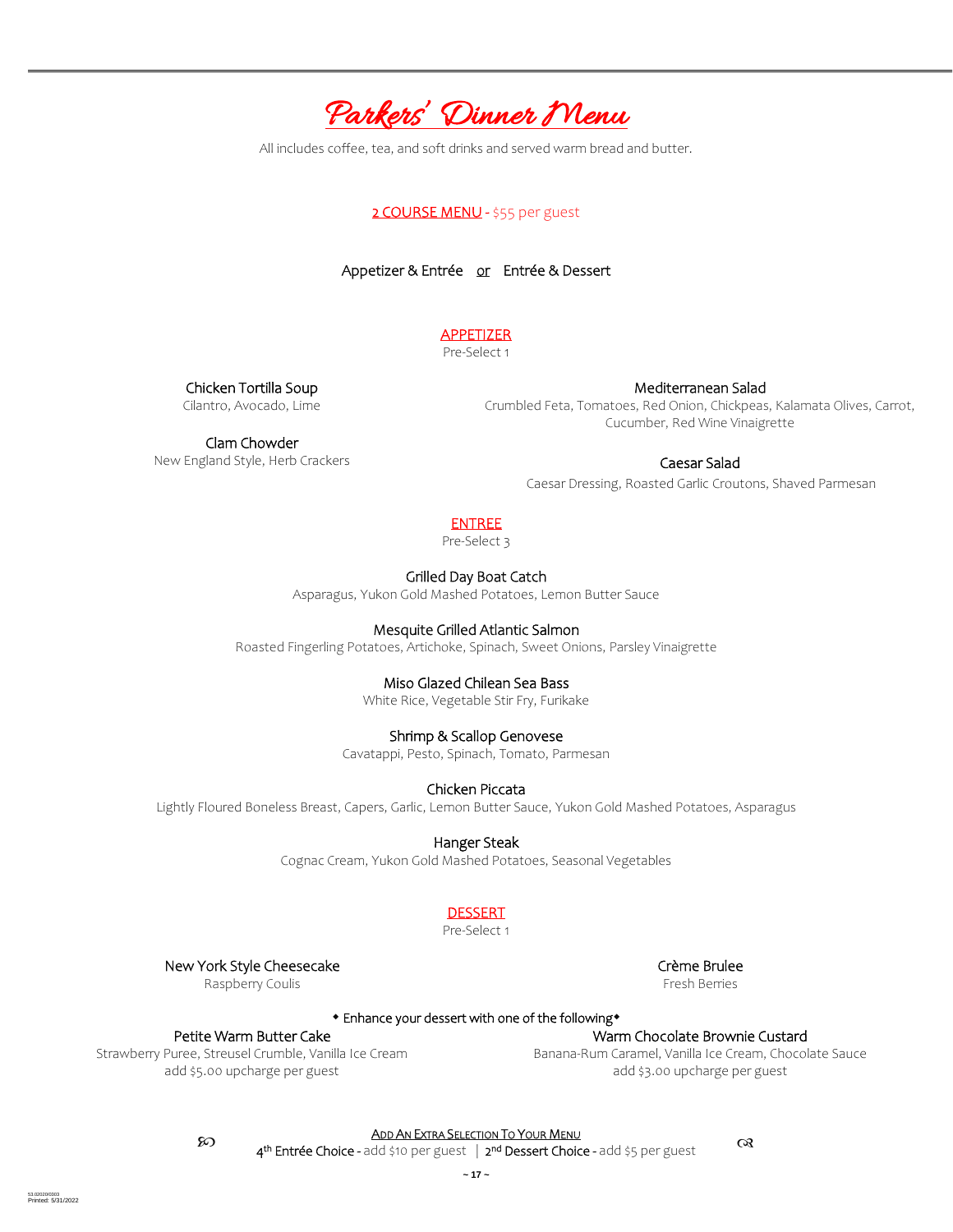

#### 3 COURSE MENU - \$72 per guest

#### APPETIZER

Pre-Select 1

Mediterranean Salad Crumbled Feta, Tomatoes, Red Onion, Chickpeas, Kalamata Olives, Carrot, Cucumber, Red Wine Vinaigrette

Parkers' Wedge Iceberg, Applewood Smoked Bacon, Tomatoes, Gorgonzola,

Blue Cheese Dressing

#### ENTRÉE

Pre-Select 3

#### Mesquite Grilled Shrimp & Scallop Skewers

Chicken Tortilla Soup Cilantro, Avocado, Lime

Clam Chowder New England Style, Herb Crackers

Asparagus, Yukon Gold Mashed Potatoes

Miso Glazed Chilean Sea Bass

White Rice, Vegetable Stir Fry, Furikake

#### Mesquite Grilled Atlantic Salmon

Garlic Roasted Fingerling Potatoes, Artichoke, Spinach, Sweet Onions, Parsley Vinaigrette

Shrimp & Scallop Genovese

Cavatappi, Pesto, Spinach, Tomato, Parmesan

Chicken Scalloppine Roasted Mushrooms, Spinach, Truffle Mashed Potatoes, White Wine Chicken Jus

Cajun-Spiced Roast Chicken Half Chicken, Sweet Potato Mash, Corn &Stone Fruit Slaw

Hanger Steak Cognac Cream, Yukon Gold Mashed Potatoes, Seasonal Vegetables

Twin Lobster Tails

Roasted Fingerling Potatoes, Seasonal Vegetables, Drawn Butter add \$15.00 per guest

#### Jumbo Lump Crab Cakes

Grain Mustard Beurre Blanc, Asparagus, Yukon Gold Mashed Potatoes add \$10.00 per guest

> New York Style Cheesecake Raspberry Coulis

#### • Enhance one of the 3 entrees with one of the following •

#### Filet Mignon 7oz. / 10 oz.

Yukon Gold Mashed Potatoes, Seasonal Vegetables, Béarnaise Sauce add \$10.00 /\$15.00 per guest

Surf & Turf

7oz Filet Mignon, 6oz Lobster Tail, Lemon Butter Sauce, Seasonal Vegetables, Yukon Gold Mashed Potatoes add \$15.00 per guest

DESSERT

Pre-Select 1

Crème Brulee

Fresh Berries

Warm Chocolate Brownie Custard Banana-Rum Caramel, Vanilla Ice Cream, Chocolate Sauce add \$3.00 upcharge per guest

#### \* Enhance your dessert with one of the following\*

#### Petite Warm Butter Cake

Strawberry Puree, Streusel Crumble, Vanilla Ice Cream add \$5.00 upcharge per guest

53.02020/0303 Printed: 5/31/2022

ADD AN EXTRA SELECTION TO YOUR MENU 4<sup>th</sup> Entrée Choice - add \$10 per guest | 2<sup>nd</sup> Dessert Choice - add \$5 per guest (  $\alpha$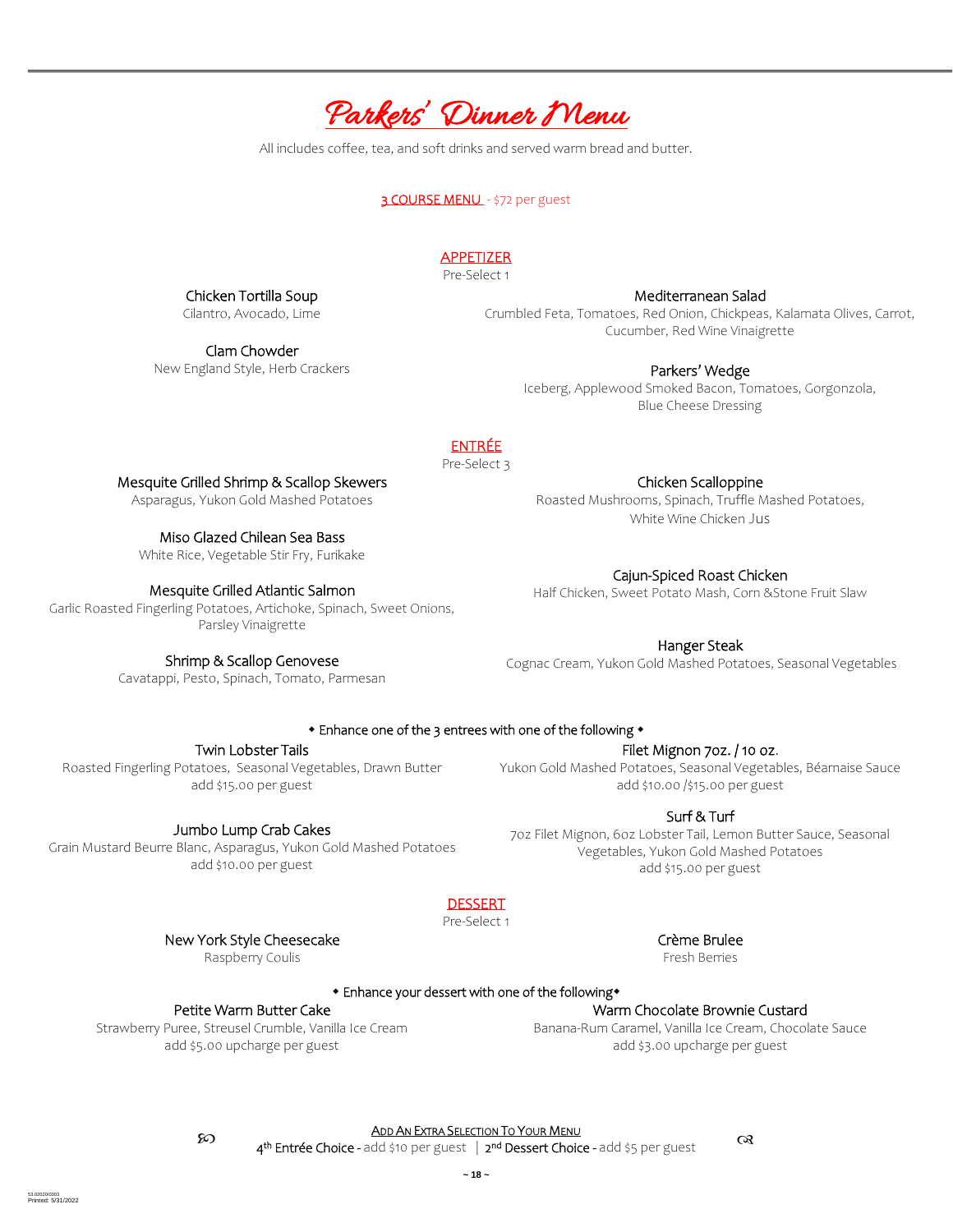

#### 4 COURSE MENU - \$89 per guest

SOUP

Pre -Select 1

Chicken Tortilla Avocado, Cilantro, Lime Cham Cham Chowder New England Style, Herb Crackers

\* Enhance your soup with following \*

Lobster Bisque Sherry Cream, Fresh Lobster

add \$2.00 per guest

SALAD

Pre -Select 2 | Groups 50+ must limit to 1 option

#### Caesar Salad

Caesar Dressing, Roasted Garlic Croutons, Shaved Parmesan

Parkers' Wedge Iceberg, Applewood Smoked Bacon, Tomatoes, Gorgonzola, Blue Cheese Dressing

#### Strawberry Fields Salad

Local Strawberries, Shaved Fennel, Goat Cheese, Toasted Almonds, Balsamic Vinaigrette

### ENTRÉE

Pre -Select 3

#### Mesquite Grilled Shrimp & Scallop Skewers

Asparagus, Yukon Gold Mashed Potatoes

#### Miso Glazed Chilean Sea Bass

White Rice, Vegetable Stir Fry, Furikake

#### Mesquite Grilled Atlantic Salmon

Roasted Fingerling Potatoes, Artichoke, Spinach, Sweet Onions, Parsley Vinaigrette

Lobster Linguini

Fresh Egg Pasta, Lobster Cream, Tarragon, Sweet Peas

Chicken Scalloppine Roasted Mushrooms & Spinach, Truffle Mashed Potatoes, White Wine Chicken Jus

#### Cajun-Spiced Roast Chicken

Half Chicken, Sweet Potato Mash, Corn &Stone Fruit Slaw

Filet Mignon 7 oz.

Yukon Gold Mashed Potatoes, Seasonal Vegetables, Béarnaise Sauce

Filet Mignon 10 oz. Yukon Gold Mashed Potatoes, Seasonal Vegetables, Béarnaise Sauce add \$15.00 per guest

#### • Enhance one of the 3 entrees with one of the following •

Twin Lobster Tails

Roasted Fingerling Potatoes, Seasonal Vegetables, Drawn Butter add \$15.00 per guest

Jumbo Lump Crab Cakes Grain Mustard Beurre Blanc, Asparagus, Yukon Gold Mashed Potatoes add \$10.00 per guest

#### Surf & Turf

7oz Filet Mignon, 6oz Lobster Tail, Lemon Butter Sauce, Seasonal Vegetables, Yukon Gold Mashed Potatoes add \$15.00 per guest

#### DESSERT

Pre -Select 1

New York Style Cheesecake

Raspberry Coulis

53.02020/0303 Printed: 5/31/2022

Warm Chocolate Brownie Custard

Banana-Rum Caramel, Vanilla Ice Cream, Chocolate Sauce

Crème Brulee Fresh Berries

\* Enhance your dessert with the following\*

Petite Warm Butter Cake

Strawberry Puree, Streusel Crumble, Vanilla Ice Cream add \$5.00 upcharge per guest

ADD AN EXTRA SELECTION TO YOUR MENU 4<sup>th</sup> Entrée Choice - add \$10 per guest | 2<sup>nd</sup> Dessert Choice - add \$5 per guest (38 Me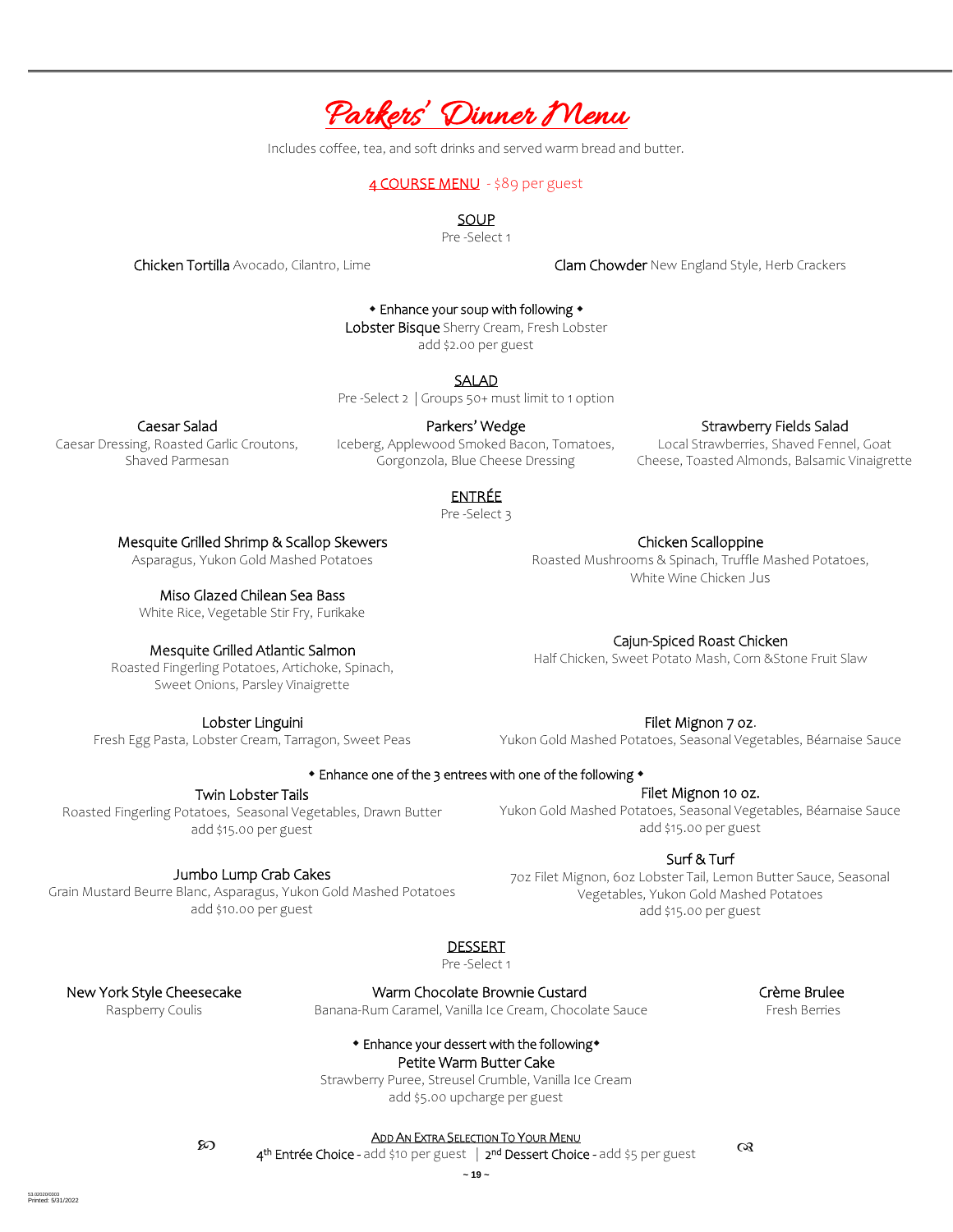### Queensview Steakhouse Dinner Menu

Includes coffee, tea, and soft drinks and served warm bread and butter.

#### 3 COURSE MENU - \$92 per guest

#### FIRST COURSE

Pre-Select 2 | Groups 50+ must limit to 1 option

#### Lobster Bisque

Sherry Cream, Fresh Lobster

#### Heirloom Tomato

Burrata, Grilled Baguette, Basil, Oregano, Red Wine Vinaigrette, Balsamic Reduction

#### Mediterranean Salad

Romaine, Feta, Tomatoes, Chickpeas, Kalamata Olives, Carrots, Red Onions, Cucumbers, Red Wine Vinaigrette

#### Iceberg Wedge

Applewood Smoked Bacon. Tomato, Gorgonzola, Blue Cheese Dressing

#### ENTRÉE

Pre -Select 3

Chicken Scalloppine

Roasted Mushrooms & Spinach, Truffle Mashed Potatoes, White Wine Chicken Jus

Seared Atlantic Salmon Tomato & Fennel Confit, Roasted Zucchini, Parsley Vinaigrette

USDA Prime 14 oz. New York Strip Steak\*

7 oz. Filet Mignon\*

Lobster Pappardelle

Fennel, Leeks, Sweet Peas, Lobster Cream Sauce, Fines Herbs

\*Add Oscar Style to any of our Steaks

Preparation of Alaskan Snow Crab, Asparagus, Béarnaise \$11.00 per guest

#### \* Enhance one of the 3 entrees with one of the following \*

Twin Lobster Tails Drawn Butter add \$15.00 per guest

Jumbo Lump Crab Cakes Grain Mustard Beurre Blanc add \$10.00 per guest

7oz Filet Mignon, 6oz Lobster Tail, Lemon Butter Sauce add \$15.00 per guest

Brussels Sprouts Smoked Bacon, Gorgonzola Oven Roasted Mushrooms Shallots, Thyme

#### FAMILY STYLE SIDES

Pre -Select 3

Potato Gratin Parmesan, Fontina Yukon Gold Mashed Potatoes Mac & Cheese

New York Style Cheesecake Raspberry Coulis

#### **DESSERT**

Pre-Select 2

Warm Chocolate Brownie Custard

Banana-Rum Caramel, Vanilla Ice Cream, Chocolate Sauce

\* Enhance your dessert with the following\* Petite Warm Butter Cake

Strawberry Puree, Streusel Crumble, Vanilla Ice Cream add \$5.00 upcharge per guest

Make this a 4-Course Dinner Menu by serving a Soup to start with the Salad, Entrée and Dessert to follow.

\$11.00 per guest

**~ 20 ~**

#### Filet Mignon 10 oz. Cognac Cream Sauce

add \$15.00 per guest

#### Surf & Turf

Grilled Asparagus